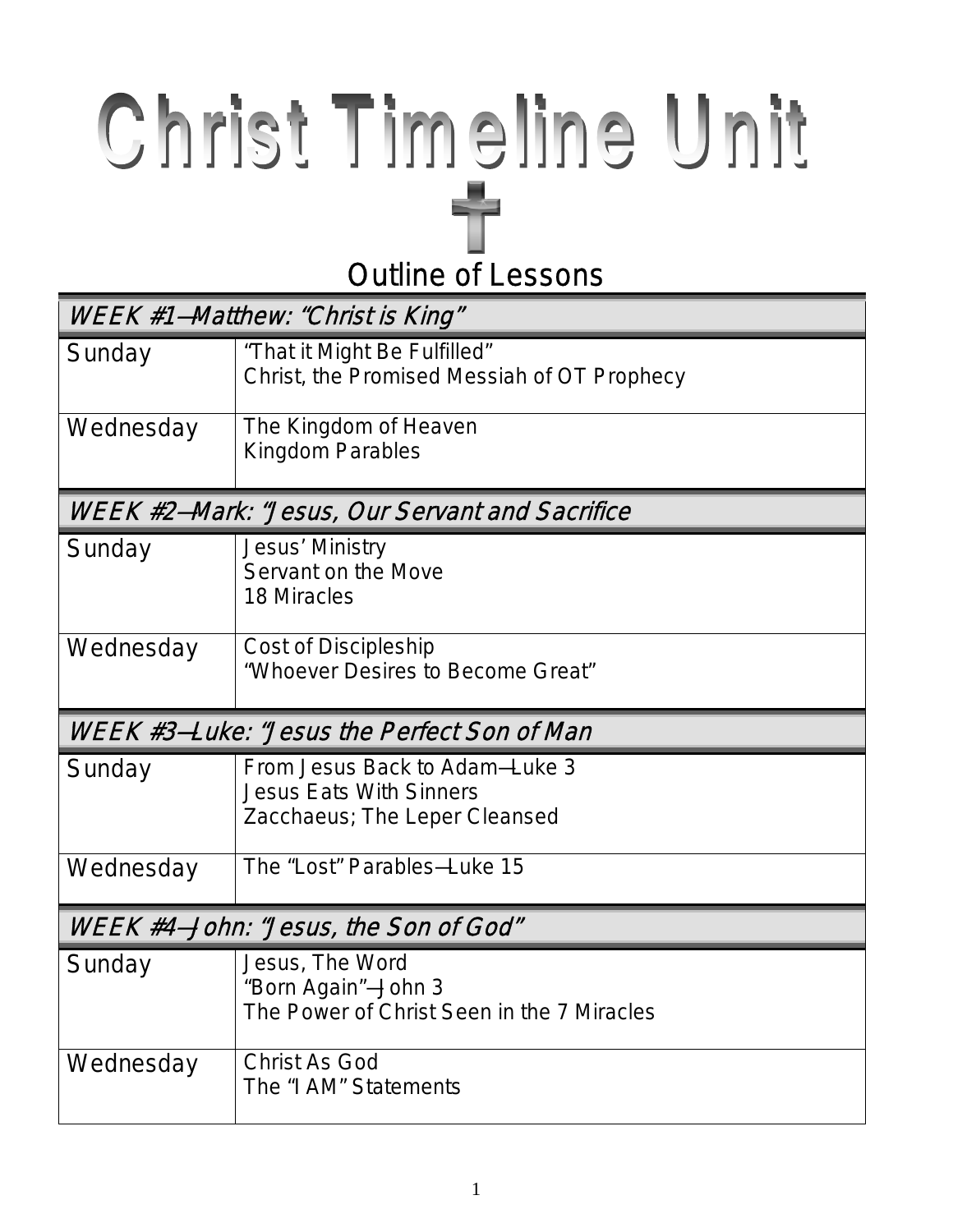## "CHRIST"Essential Knowledge and Skills

|                      | Essential Knowledge. Students will know that                                                                                                                                                                                         |
|----------------------|--------------------------------------------------------------------------------------------------------------------------------------------------------------------------------------------------------------------------------------|
| Lesson 1a            | 1. Jesus is the Promised Messiah of OT Prophecy.<br>2. Matthew portrays Christ as the Promised King.                                                                                                                                 |
| Lesson 1b            | 1. We must be ready for the Kingdom of heaven.<br>2. We must use what God has given us in the Kingdom of heaven.<br>3. We must minister to one another's needs in the kingdom of heaven.                                             |
| Lesson <sub>2a</sub> | 1. Jesus came to earth to be our Servant and our Sacrifice.<br>2. Jesus had busy and active public ministry consisting of 18 miracles.<br>3. Jesus showed power and compassion through His miracles.                                 |
| Lesson 2b            | 1. Jesus came to earth to be our Servant and our Sacrifice<br>2. Jesus had a busy and active public ministry consisting of 18 miracles<br>3. The Gospel of Mark shows Jesus' power and compassion through His<br>miracles.           |
| Lesson 3a            | 1. In the book of Luke, Jesus is portrayed as "The Perfect Son of Man."<br>2. Jesus came to "seek and save the lost."<br>3. Jesus came to call sinners to repentance.                                                                |
| Lesson 3b            | 1. In the book of Luke, Jesus is portrayed as "The Perfect Son of Man."<br>2. Jesus came to "seek and save the lost."<br>3. Jesus came to call sinners to repentance.                                                                |
| Lesson 4a            | 1. In the book of John, Jesus is portrayed as "Christ, the Son of the Living<br>God."<br>2. Jesus is "The Word" that was with God in the beginning.<br>3. Jesus' power is shown through seven different miracles in the book of John |
| Lesson 4b            | 1. In the Gospel of John, Jesus is portrayed as "The Son of God."<br>2. SW know the Seven "I AM" statements of Jesus in the Gospel of John.<br>3. Review the main ideas from each of the Gospel accounts of Jesus' life              |

| SKILL OBJECTIVES IN "CHRIST". Students Can                            |                                                                                                                                        |  |
|-----------------------------------------------------------------------|----------------------------------------------------------------------------------------------------------------------------------------|--|
| 1. Tell the four portrayals of Jesus as<br>shown in the four Gospels: | Matthew–Promised Messiah; Promised King<br>Mark-Servant and Sacrifice<br>Luke–The Perfect Son of Man"<br>John-The Son of God; the Word |  |
| 2. Tell the seven "I AM" statements from<br>the Gospel of John        |                                                                                                                                        |  |
| Define these words:<br>$2^{\circ}$                                    | Messiah, Parable, Disciple, Crucifixion, Resurrection,<br>Redeem/Redemption                                                            |  |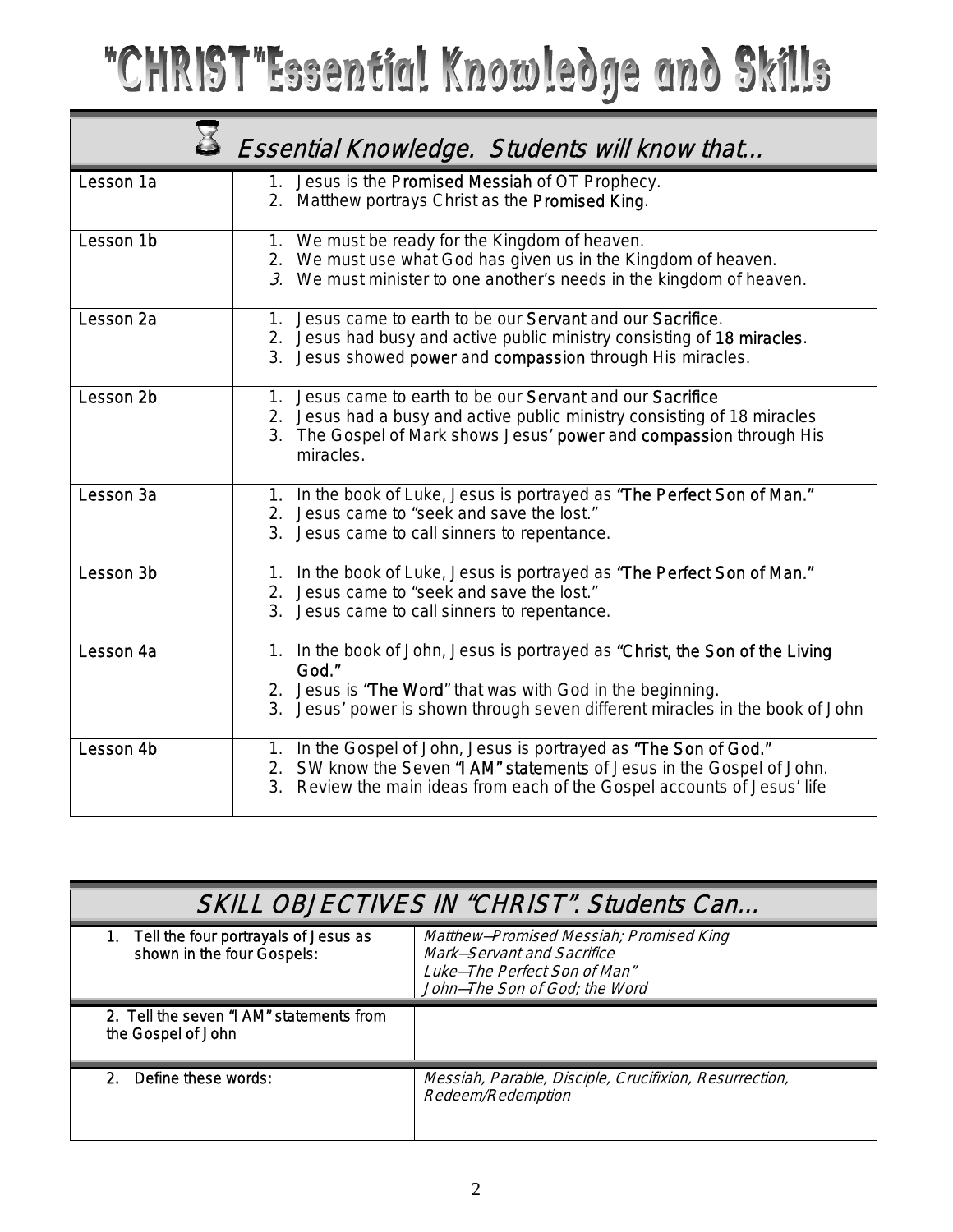CHRIST 1A—Christ, the Promised Messiah of OT Prophecy—Matthew

#### *OBJECTIVES: Students will know that…*

- *1. Jesus is the promised Messiah of OT Prophecy.*
- *2. Matthew portrays Christ as the promised King.*

#### *Stories That Will Be Highlighted:*

- *Matthew Writes to a Jewish Audience to Show that Jesus Was the Promised Messiah of OT Prophecy*
- *The Visit of the Wise Men*

## Introduction:

## 1. Period of Silence.

- $\rightarrow$  There are about 400 years in between the period of "silence" and the time when Christ was born.
- **→** During this time period, several nations have been in control of the Jewish nation.
- ♦ 63BC---Rome occupied Israel and was in control of the region all through NT history. The land is divided into three parts: Galilee (north), Samaria (Central) and Judea (South).
- $\div$  Herod the Great was the king over Palestine during the time when Jesus was born. He was a Roman ruler who was given the governorship over Palestine. All the Herods that are mentioned in the NT are either sons or grandsons of Herod the Great.
- $\rightarrow$  The Temple rebuilt by Zerubbabel and the people in the "Rebuild" time period was defiled in 163 BC. However, Herod rebuilt it and made it larger and more beautiful than Zerubbabel's temple.

## 2. Now God is ready!

- $\div$  Explain that we will study this unit by looking into the four Gospels; one each week, to see Jesus through their eyes. Today we will look at Matthew's account of Jesus' life.
- $\rightarrow$  Have the students follow along in their "Christ" booklet and fill in information as we go along.

Fill in the Blank: Read Gal. 4:4-5--- *"But when the fullness of time came, God sent forth His* son, born of a woman, born under the Law, in order that he might redeem those who were under the Law, that we might receive adoption as sons."

## WHO IS MATTHEW? Matthew was a tax collector, also known as "Levi." He lived in Capernaum. He invited Jesus to a great banquet and invited his friends who were tax collectors.

## LESSON: PART 1—JESUS, THE PROMISED MESSIAH

- 1. God made many promises to His people in the Old Testament. Let's look at the genealogy mentioned in Matthew 1.
- 2. As you look at the men's names listed, do you see any of them that God made a promise to?
- Adam (and Eve and Serpent)–Genesis 3–<del>"He will bruise your head, and you shall bruise</del> His heel."
- Abraham–Genesis 12–"And in you all the families of the earth will be blessed."
- **→ David–2 Samuel 7:16–"And your house and your kingdom shall be established forever** before you. Your throne shall be established forever."
- Zerubbabel—Haggai 2:23—"…and will make you as a signet ring; for I have chosen you."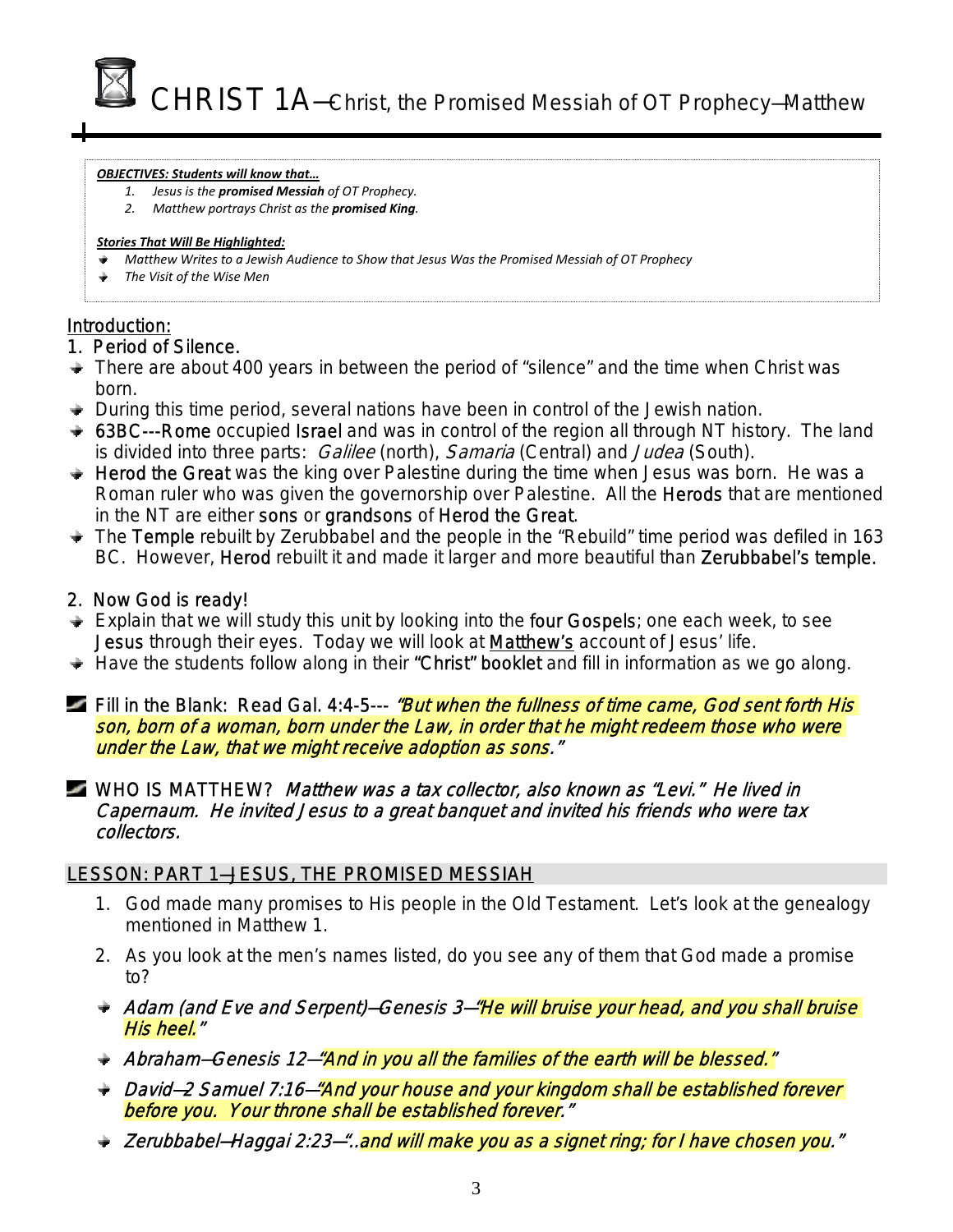FILL IN THE BLANK: 2 Corinthians 1:20–"For all the promises of God in Him are Yes, and in Him Amen, to the glory of God through us."

- God has now, in Jesus, fulfilled all His Promises!!
	- 3. Matthew uses more OT quotes and references than any other gospel writer--almost 130!

**Matthew uses the phrase "that it might be fulfilled"** 9 times in his gospel! He wanted the Jewish people to see Jesus as the Messiah that had been foretold by the prophets!

(NOTE TO TEACHER: Students will have labeled index cards in their hands that have the OT prophecy on them. As you read the verses in Matthew, if a student has that OT prophecy, have him/her stand and read it at that time.)

- **★ Matthew 1:23 a quote from Isaiah 7:14** ("Behold a virgin...") Jesus would be born to a virgin girl
- $\blacktriangleright$  Matthew 2:6 a quote from Micah 5:2 *("But you, Bethlehem...out of you shall come a ruler...")* Jesus will be born in Bethlehem
- $\rightarrow$  Matthew 2:15 a quote from Hosea 11:1 *("Out of Egypt I called My Son")* Jesus will flee to Egypt (as a child) to escape Herod, then return home
- **Matthew 2:18** a quote from Jeremiah 31:15 ("... Rachel weeping for her children...") The killing of the baby boys in Bethlehem
- $\rightarrow$  Matthew 2:23 a quote from Judges 13:5 ("He shall be called a Nazarene") Jesus grew up in a town called Nazareth
- **★ Matthew 3:3** a quote from Isaiah 40:3 ("The voice of one crying in the wilderness...Prepare the way of the Lord…") John the Baptist will prepare the peoples' hearts for the coming of the Messiah
- $\rightarrow$  Matthew 11:13-14 a quote from Malachi 4:5 ("He is the Elijah who is to come.") John the Baptist
- $\blacktriangleright$  Matthew 26:14-15 a quote from Zechariah 11:12 (Judas' wage for betraying Jesus was 30 pieces of silver) Judas will betray Jesus to the authorities
- $\bullet$  Matthew 27:35-36 a quote from Psalms 22:18 ("They divided My garments among them...") The soldiers at the cross threw dice for Jesus' clothing
- $\blacktriangleright$  Matthew 27:46 a quote from Psalms 22:1 ("My God, My God, why have you forsaken Me?") Actual quote of Jesus when He was on the cross



## LESSON: PART 2—JESUS IS OUR KING

- 1. Chapter 2:1-12. The Visit of the Wise Men.
	- **★ Matthew** is the only Gospel writer to record this story!
	- $\rightarrow$  The wise men (did you notice that it doesn't say how many wise men there were?!) were bringing gifts to a "King" and wanted to worship him. The 3 gifts, gold, frankincense, and myrrh were customary gifts given to royal children upon their birth.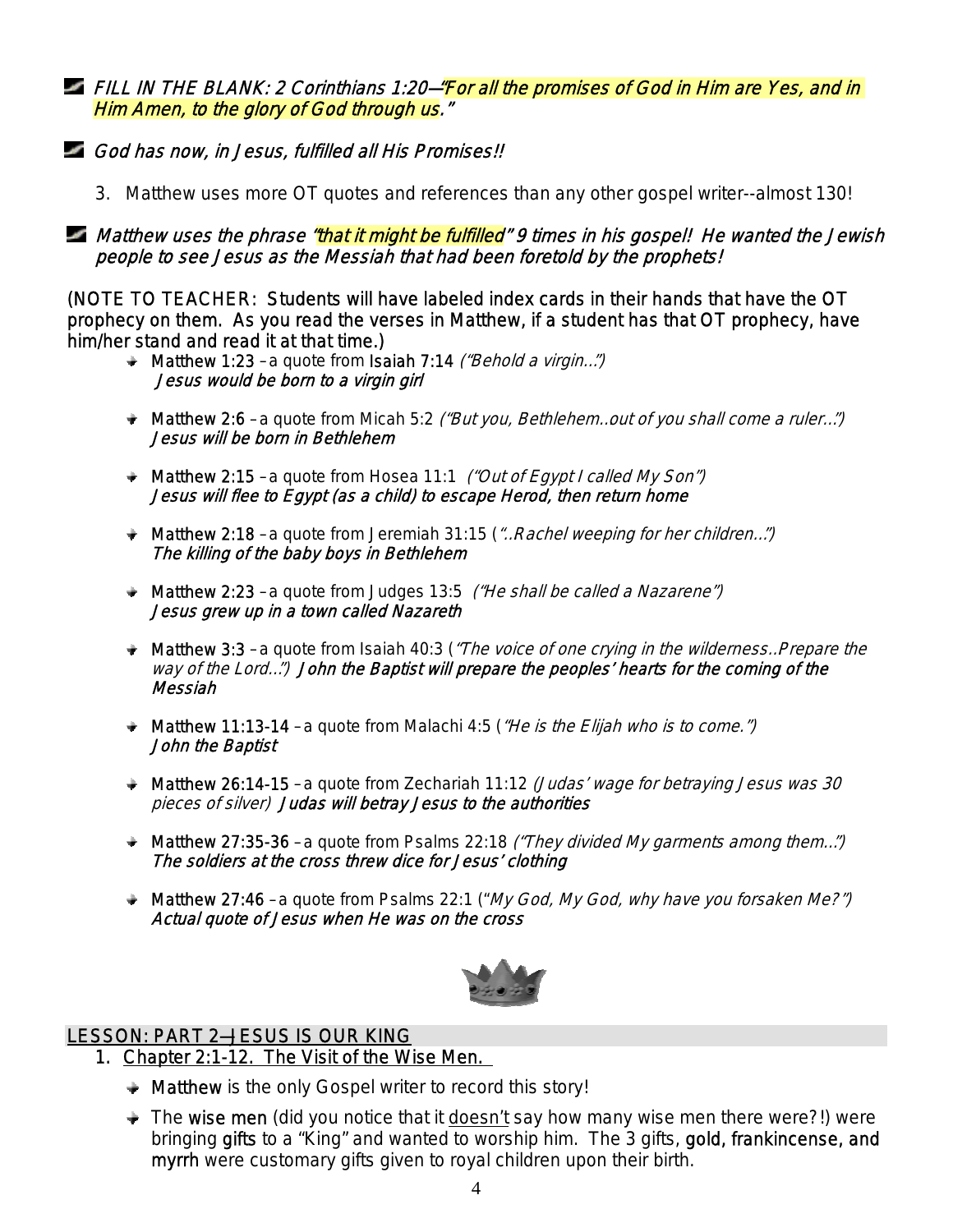- $\div$  It appears that the wise men of the east were more "wise" in the way of God's word than the Jewish people of the times. They were looking for a sign (the star in the east), found it, and then followed it to their "King."
- $\div$  Gold was given as an acknowledgment that the child was of royal birth.
- $\div$  The frankincense was a sweet smelling perfume or spice that was used in the holy oil (in the lampstand) in the Tabernacle. Frankincense and myrrh are both resins (sap) that come from certain trees.
- $\rightarrow$  Myrrh was used to anoint someone (like a future king); was mixed in with the flour for the showbread in the Tabernacle, and was used to embalm a dead body.
- $\rightarrow$  Matthew is also the only gospel writer to record the story of Mary and Joseph's flight to Egypt to escape Herod. He wanted to show that there was an implicit link between Jesus and the nation of Israel--Jesus relives the history of Israel and embodies in Himself the future of Israel as the people of God.



## LESSON: PART 3—JESUS HAS ALL AUTHORITY

- 1. Fill in the Blank: Matthew 28:18-- "All Authority has been given to Me in heaven and on earth."
	- $\rightarrow$  This is one of the *key verses* in the book of Matthew. God has given Jesus all authority in heaven and on earth. He has been made supreme by God. Whatever we do in word or deed, we should always look to Jesus for the authority to do so.
	- Read Phil. 2:9 11--- "God has highly exalted Him..."
	- Read Revelation 19:16--- "*King of Kings..."*



Does it bother you to think how people today blaspheme the precious name of Jesus? Jesus is our King---He has been put upon His throne by God, Our heavenly Father. How much respect do we have for our King, Jesus? We must be very careful when we speak of Jesus' name. Many people in the world today use Jesus' name as if it were a curse word. Christians must be ever-mindful of the precious name of our Lord and King!



Jesus is the head (ruler, king) of the church. God has given Him all authority. We must obey Him as we strive to live in His kingdom, the church. We must look to His words and the words He gave His own apostles for instructions on how we should live our lives, how we should worship and how others might be saved and added to the church.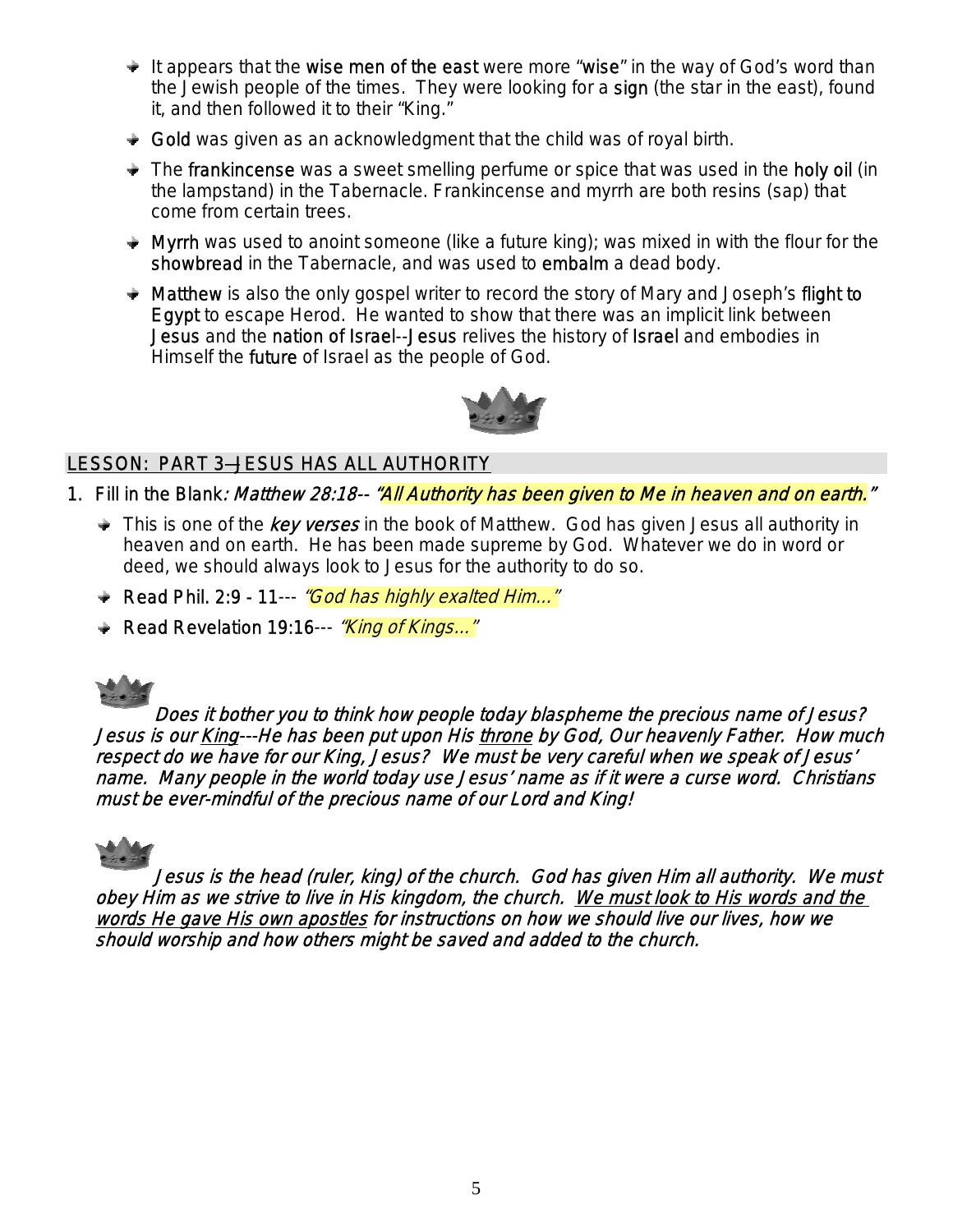CHRIST 1B-The Kingdom of Heaven-Matthew

#### *Objectives:*

- *1. We must be ready for the Kingdom of heaven.*
- *2. We must use what God has given us in the Kingdom of heaven.*
- *3. We must minister to one another's needs in the kingdom of heaven.*

#### *Stories to Be Highlighted:*

*Matthew 25:*

- *1. The Parable of the Ten Virgins*
- *2. The Parable of the Talents*
- *3. The Judgment of the Nations*
- *4. Matthew 16—The Keys to the Kingdom*

## Introduction:

- 1. Go over what we know so far about **Matthew** the writer; **Matthew**, the book:
	- **→ Jesus is: The answer to all God's promises**
	- Jesus is: Our King
	- **★ Key Phrase: "...that it might be fulfilled"---9 times in Matthew**
	- Key Verse: Matthew 28:18-- "All authority has been given to Me..."

## LESSON: PART 1—THE KING (JESUS) HAS A KINGDOM (THE CHURCH)

- 1. The word "kingdom" is our "Key Word" in Matthew. It is used 56 times!
- 2. Jesus talked and taught a lot of things about the "Kingdom of Heaven" especially in Matthew.
- 3. In the New Testament, when the words "kingdom of heaven" are used, it usually means "the church."
- 4. Tonight we will read one chapter out of Matthew, chapter 25, to talk about the Kingdom of Heaven and what our response should be.

## (NOTE TO TEACHER: Please have the students fill out their booklet pages for "Matthew" as you tell the stories)

## **Parable of the Ten Virgins: 25:1 - 13**

- 1. Read the Parable.
- 2. The custom of waiting for the Bridegroom: In Bible times, the people who were invited to the wedding waited outside the appointed place for the bridegroom to come. It was kind of a game—seeing how long it took the man to show up! Once the bridegroom arrived (early or late as the case may be), the doors were locked and no one was admitted inside.
- 3. The young girls (virgins) who were waiting outside had no idea how long it would take for the bridegroom to show up. Five of them were prepared and brought enough oil to last as long as it took. The other five did not think ahead and were not ready.
- 4. While they were gone to buy more oil, the bridegroom came and locked the doors. The girls could not go in to the wedding when they returned!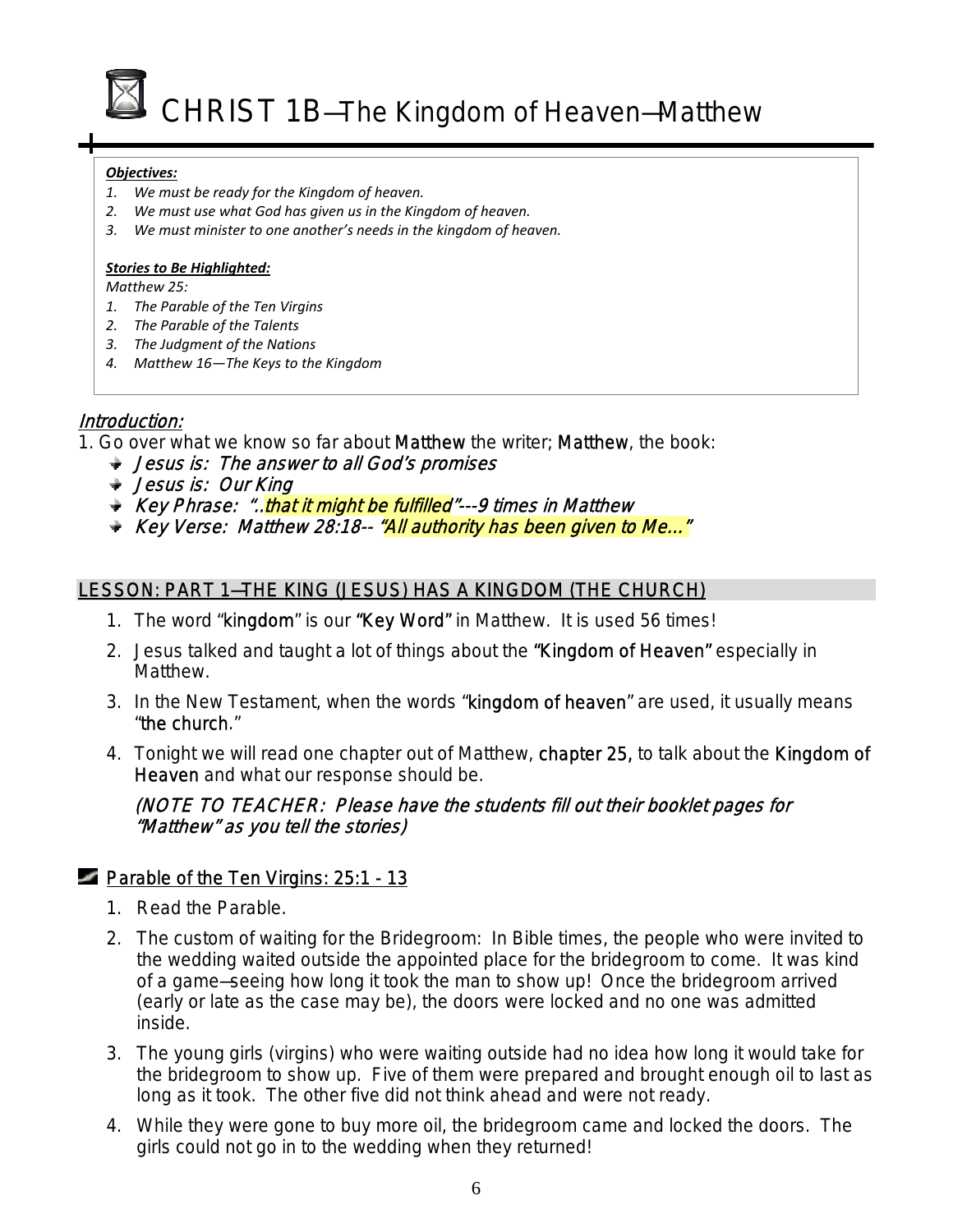- $\rightarrow$  How are some ways that we as Christians must be ready for Jesus to return?
- Why should we be watching and be prepared?

## **Parable of the Talents: 25:14 - 30**

- 1. Read the parable.
- 2. The word "talents" meant a certain amount of money. See your Bible footnote to see how much. It was a large sum.
	- The talents in the story represent gifts or abilities and even money. These are things that God has blessed us with.
	- The servants in this parable represent Christians
	- What do you think it means when Jesus says, "you have been faithful over a few things, I will make you ruler over many things?"
	- While we are waiting for the Lord to return, what should we be doing with our "talents"?

## Judgment of the Nations: 25:31 - 46

- 1. Read Jesus' teaching.
- 2. The sheep and the goats represent Christians (sheep) and unbelievers (goats).
	- $\rightarrow$  What do you think it means when it says, "inherit the kingdom prepared for you from the foundation of the world"?–God has been preparing for the church since BEFORE He created the world. To "inherit" the kingdom, we must obey God in everything that He has given us in His word.
	- **★ What is "everlasting fire"?**—Hell
	- Who are "the least of these"?-anyone or all who have believed and obeyed Him, no matter what their station in life or their talents and abilities.

## $\blacksquare$  Teachings from these Parables:

- $\rightarrow$  We must be **prepared** and ready to meet Jesus at any moment.
- $\div$  We are to be busy using the gifts that God has bestowed upon us on this earth.
- **★** We are to minister to one another's needs as if each one was the Lord, Himself.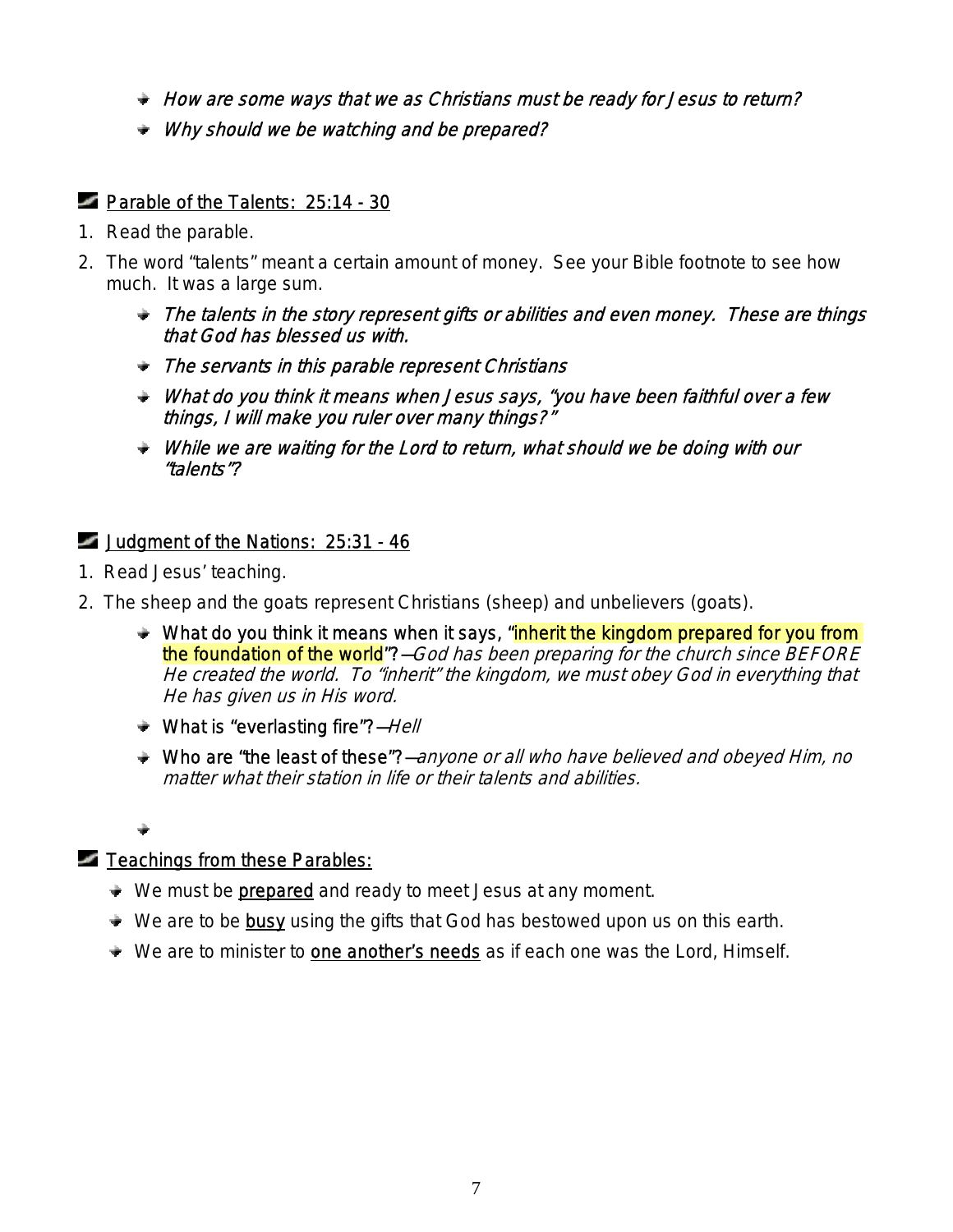

## LESSON: PART 2—THE KEYS OF THE KINGDOM. MATTHEW 16:13 – 20.

- **1.** Read this passage.
- **2.** What is the "rock"? (the "rock" is Peter's confession that Jesus is the Son of God)
- **3.** What did Jesus mean when He said that He would give the "keys of the kingdom" to the apostles? (He means that He has given them authority to oversee the church. Thus, their teachings in the New Testament that we have recorded for us are to be obeyed fully and completely!)
- **4.** How much authority did Jesus give Peter and the Apostles? (He told them that whatever they "bind on earth will be bound in heaven, and whatever they loose on earth will be loosed in heaven." This means that not only did Jesus give the Apostles all teaching, He also gave them authority in His absence.)
- **5.** What should we say when people tell us that we should only follow the teachings of Jesus in the gospels? (We should direct them to this verse and others that show explicitly that the Apostles were to be obeyed!)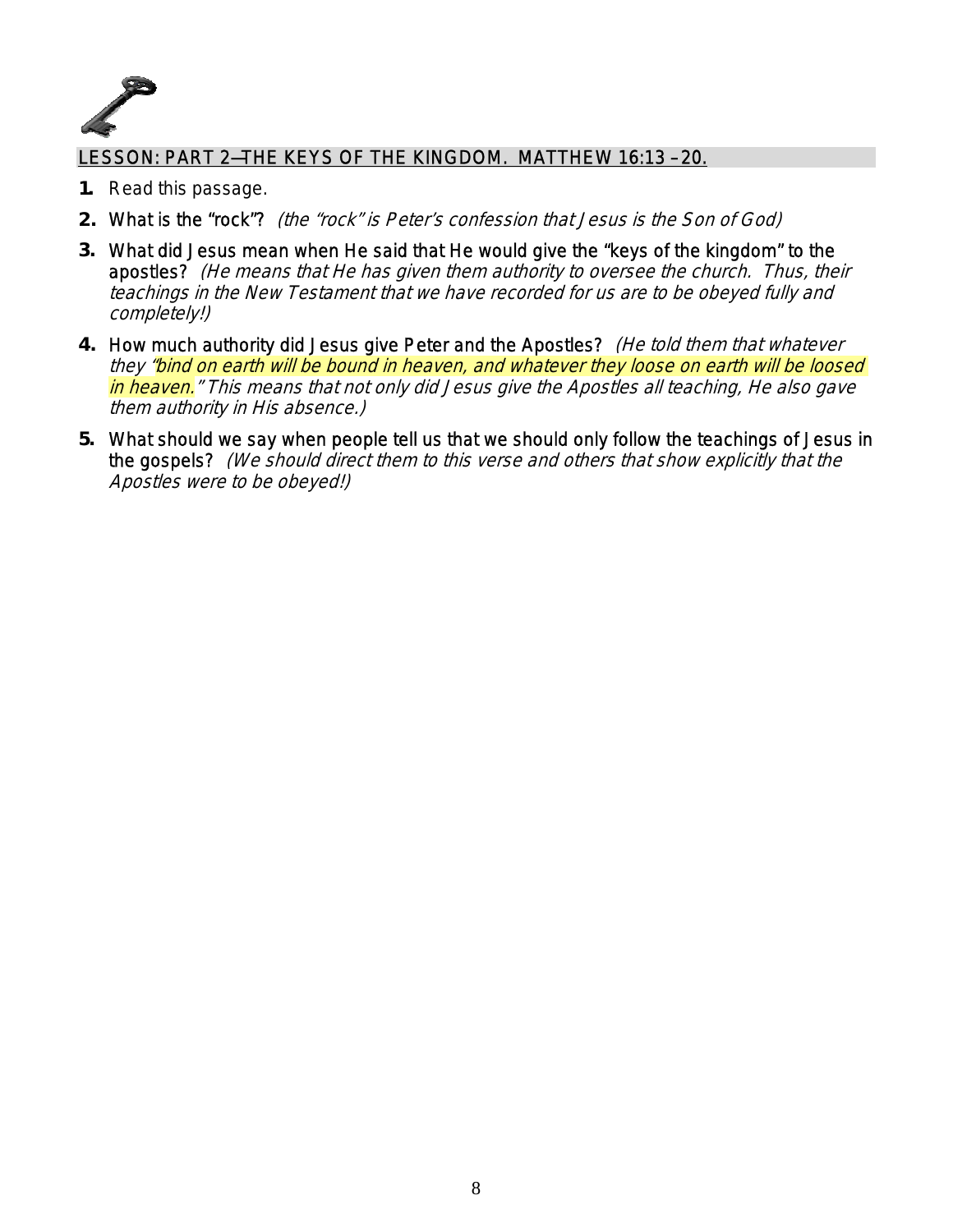

#### *Objectives—Students will know that…*

- *1. Jesus came to earth to be our Servant and our Sacrifice.*
- $\frac{1}{2}$ *2. Jesus had busy and active public ministry consisting of 18 miracles.*
- *3. Jesus showed power and compassion through His miracles.*

#### *Stories to be Highlighted:*

- *1. Calling of the Disciples—"Fishers of men."*
- *2. Jesus' Busy Ministry*
- *3. The Attitude of a Servant—the Disciples Quarrel*

## Introduction--Review:

1. Review briefly the focus of Matthew's gospel and what we learned—Review using the booklet pages for Matthew:

- **★ That Jesus is our King**
- That Jesus is the answer to all God's promises
- That in the **kingdom of heaven**, we must be ready, be busy, and be ministering to the needs of others as if they were Jesus, Himself.

## Introduction--New:

## 1. Who Was Mark?

- Also known as "John Mark;" young Jewish man of Jerusalem who accompanied **Paul** on his first missionary journey. He was a cousin of **Barnabas** and a friend of the Apostle Peter.
- **Mark's mother Mary had a large house that was used as a meeting place for believers in** Jerusalem during the early years of the Church.
- Peter was probably Mark's primary source of information. In 14:51-52, he may refer to himself as "a certain young man". If so, some of the events of his gospel may be an eyewitness account.
- The Gospel of Mark was written in Rome to a Roman (gentile) audience.
- $\rightarrow$  He goes right to Jesus' ministry---leaves out the birth and younger years of Jesus.
- An often used word is "**immediately**" showing that Jesus was an active and busy person during the 3 years of His ministry. The word "immediately" is used in the book of Mark 31 times! This word is found more times in Mark than in the rest of the New Testament books combined.
- **Mark's stories are short and there is a sense of urgency about them.**

3. Today, we are going to see (through Mark's eyes) that not only was Jesus a **King**, but also a Servant and a Sacrifice.

## LESSON: PART 1—"FISHERS OF MEN"

- 1. Have students turn to Mark 1. Show how the story of Jesus (in Mark) begins with John the Baptist, Jesus' baptism, His temptation, and the calling of the first disciples. Just scan these topics.
- 2. Read 1:16-17. I wonder what Peter and Andrew thought about being "fishers of men."?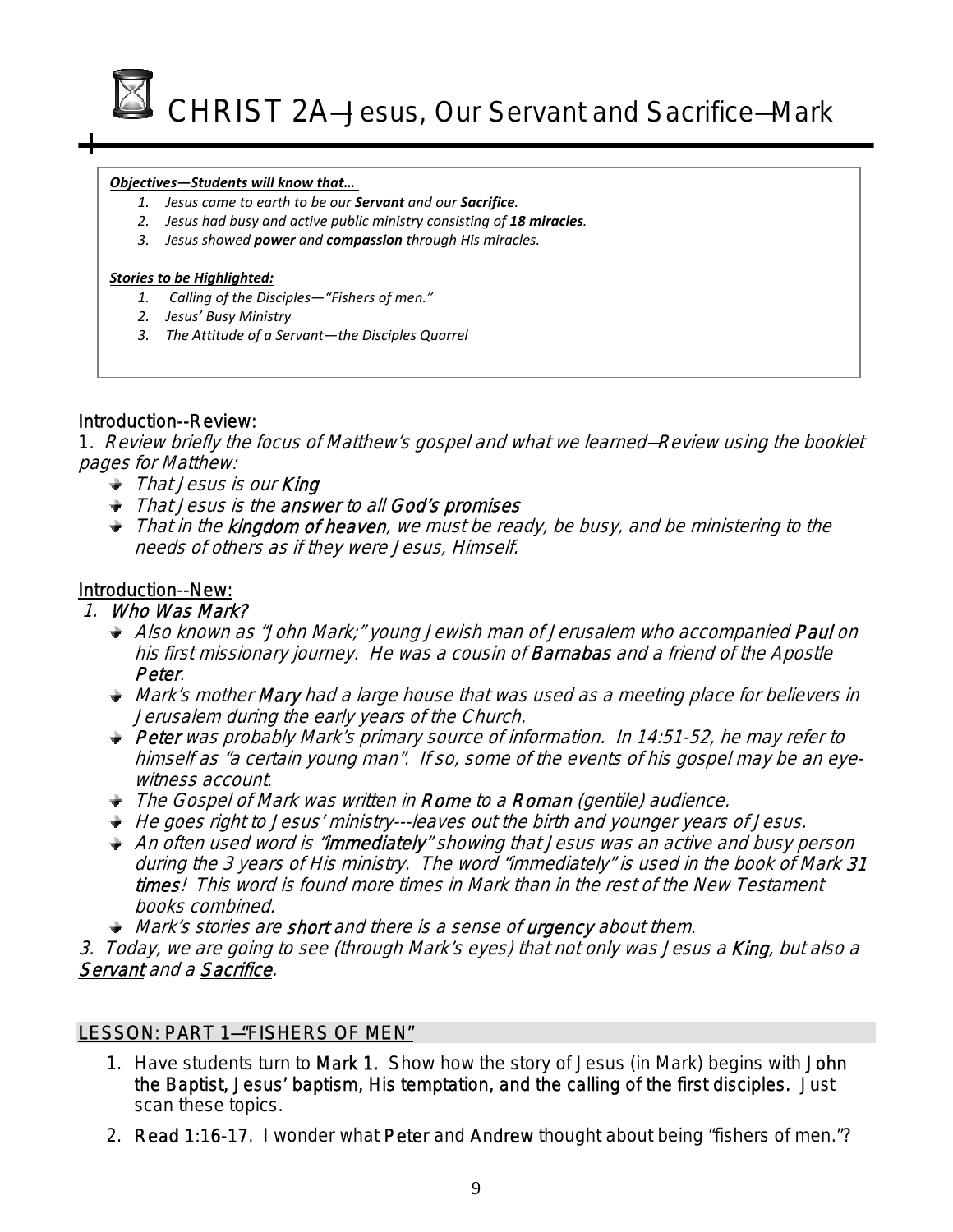- 3. Turn now to 3:13 19. Read about the others that Jesus called to be his disciples and what their jobs would be.
- 4. In the book of Mark, Jesus is going to let his disciples know just what it would mean to be a follower of Jesus and what it would cost them.

## LESSON: PART 2—A BUSY MINISTRY

1. Have students briefly scan the next few chapters to see how many miracles they can come up with. 18 miracles are written about in Mark! Mark shows us that Jesus was a very busy person during His 3 year ministry! What kinds of miracles do you see Jesus doing in the book of Mark?

**His miracles show us His power, and also His compassion for people who were suffering.** 

## LESSON: PART 3—ATTITUDE OF A SERVANT

1. Read Mark 9:33 – 35. Why were the disciples arguing? Over who would be the greatest!

## What does Jesus say about a person who wants to be first in the Kingdom of Heaven? He should be last of all and servant of all! Does that sound like the usual way to be "first"?

## In the book of Mark, we are going to see something unusual: I call it "the Rule of Opposites."

- $\rightarrow$  Jesus says that whoever wants to be first shall be last!
- $\div$  He says that whoever wants to be great should be the servant of all!
- $\triangleq$  And also, whoever wants to be first should be the slave of all!
- 2. Read Mark 10:35 45. "Whoever Desires to Become Great."
- **→ Which disciples wanted to sit on His right and left hands?**
- What are the differences between rulers of the world and leaders in the kingdom?
- **→ What are the two things (in vs. 45) that Jesus says he came to do in this world?** To serve and to give His life as a ransom for many!
- ◆ Verse 10:45 is our key verse for the book of Mark. Remember it!

## Read Phil. 2:5 - 11, then fill in the blanks in your workbook: *"Have this mind in yourselves...*" We are to pattern our lives after the life of Jesus---He was a servant---we must also be a servant.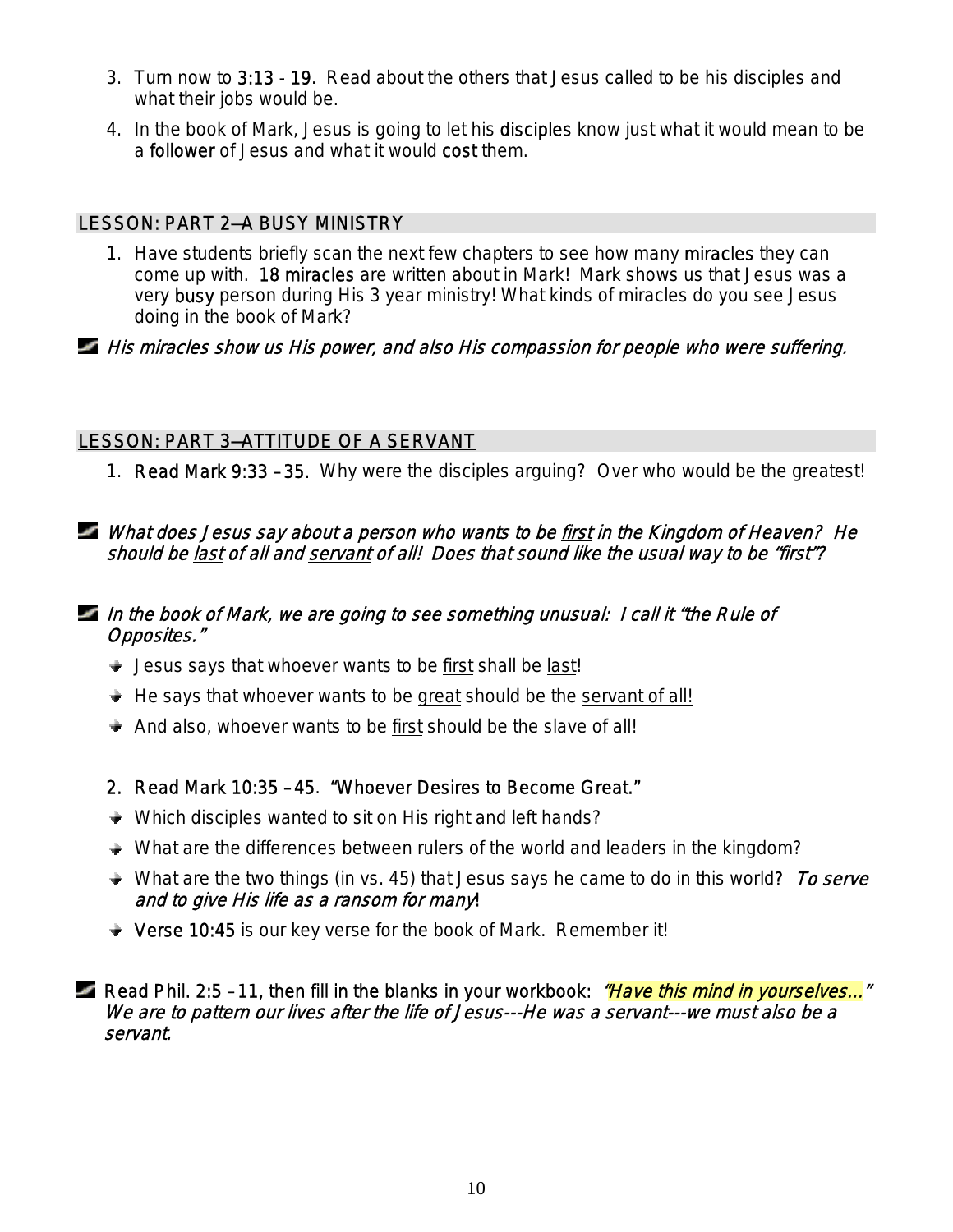## LESSON: PART 4—THE "MESSIANIC SECRET" IN MARK.

- 1. On several occasions in Mark Jesus tells someone not to tell, either who He is or what they have seen that would demonstrate who He is. In fact, He says "Tell no one" 9 times! Why do you think that Jesus wanted to keep His identity as the Messiah a secret? Here are some possibilities:
- To avoid being considered just a "miracle worker." Jesus did not want people to follow Him just to see Him do tricks. He wanted them to know that He came as the Son of God to bring salvation and forgiveness from sin, not just healing and miracles.
- To avoid unwanted publicity; this would keep Him from doing His work here on earth.
- $\div$  He came to suffer and serve and sacrifice Himself, not simply to display His power.
- $\rightarrow$  To avoid the premature death that increased popularity could bring.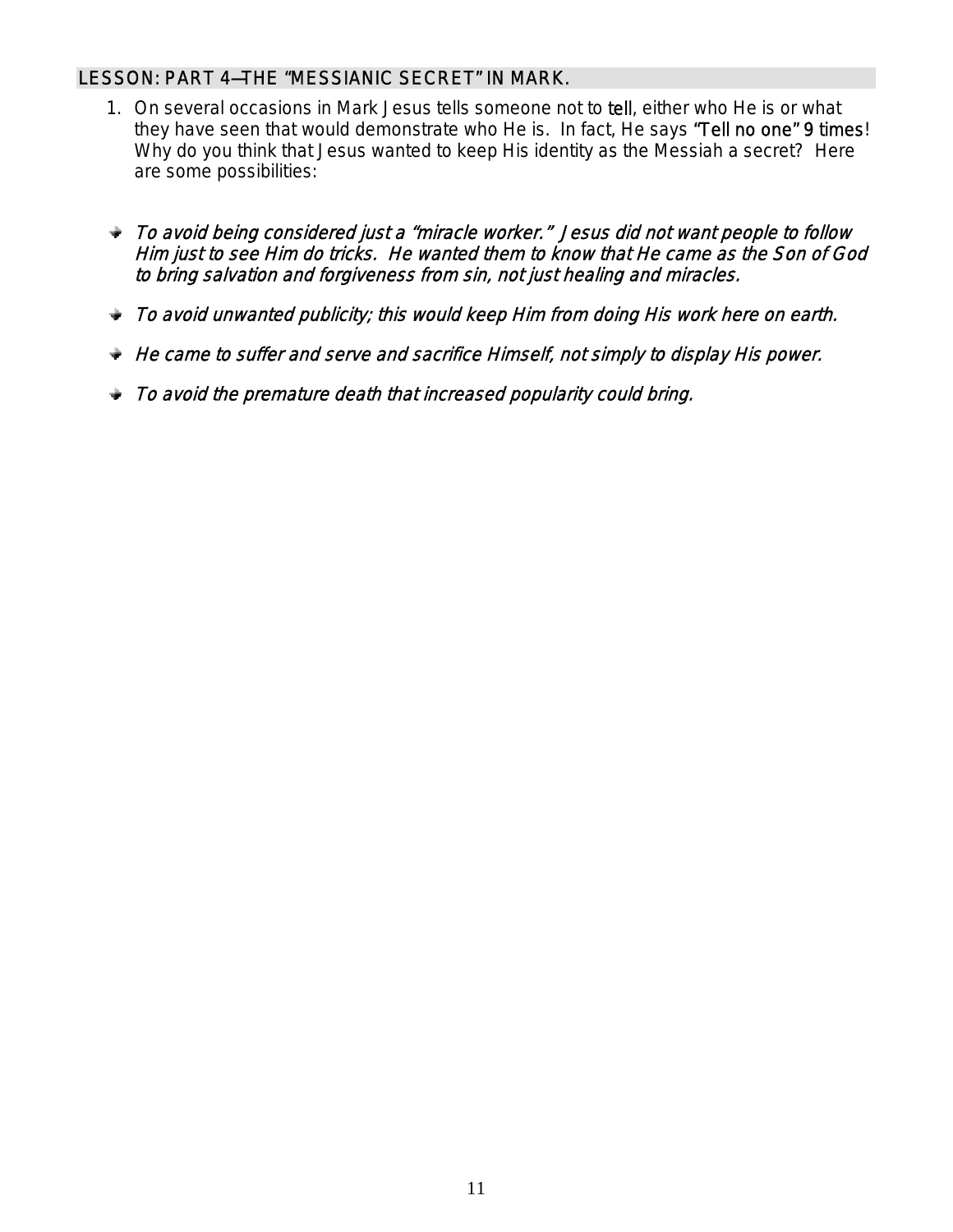

CHRIST 2B-Part 2-Jesus, Our Servant and Sacrifice-Mark

#### *Objectives—Students will know that…:*

- *1. Jesus came to earth to be our Servant and our Sacrifice.*
- *2. Jesus had busy and active public ministry consisting of 18 miracles.*
- *3. Jesus showed power and compassion through His miracles.*

#### *Stories to be Highlighted:*

- *1. Feeding of the 4,000*
- *2. Blind Bartimaus*
- *3. Cost of Discipleship*
- *4. Peter Denies Jesus*
- *5. The Crucifixion*

## INTRODUCTION:

- 1. Review briefly the focus of Mark's Gospel, using the **booklet pages** and referring to the things we filled in last Sunday.
	- **→ Jesus is our Servant and our Sacrifice**
	- $\div$  Key word-"immediately" used 31 times
	- Key verse—"For even the Son of Man came not to be served, but to serve and to give His *life a ransom for many.* " 10:45
	- $\rightarrow$  How many miracles are recorded in Mark? 18 miracles!

## LESSON: Part 1-THE COMPASSION OF JESUS. Mark 8.

There are 18 miracles mentioned in the book of Mark. They are used to demonstrate the compassion of Christ and also His power. "Compassion" means a sympathetic awareness of others' distress together with a desire to alleviate it. Jesus was very aware of the sufferings of the people around Him and sought to help them.

(Have students fill out their booklet pages for MARK as the stories are read)

## Four Thousand Are Fed. Read Mark 8:1 – 9

- $\rightarrow$  How many days had the people been following Jesus with nothing to eat? Three
- What was Jesus concerned about if He let them go to their homes? That they would faint along the way
- $\rightarrow$  How many loaves of bread were found? seven
- How many baskets of leftovers were taken up? seven

## A Blind Man is Healed. Read Mark 8:22 - 26

- **→ Who was brought to Jesus so that He might "touch" him?** a blind man
- What did Jesus put on his eyes? spit and his hands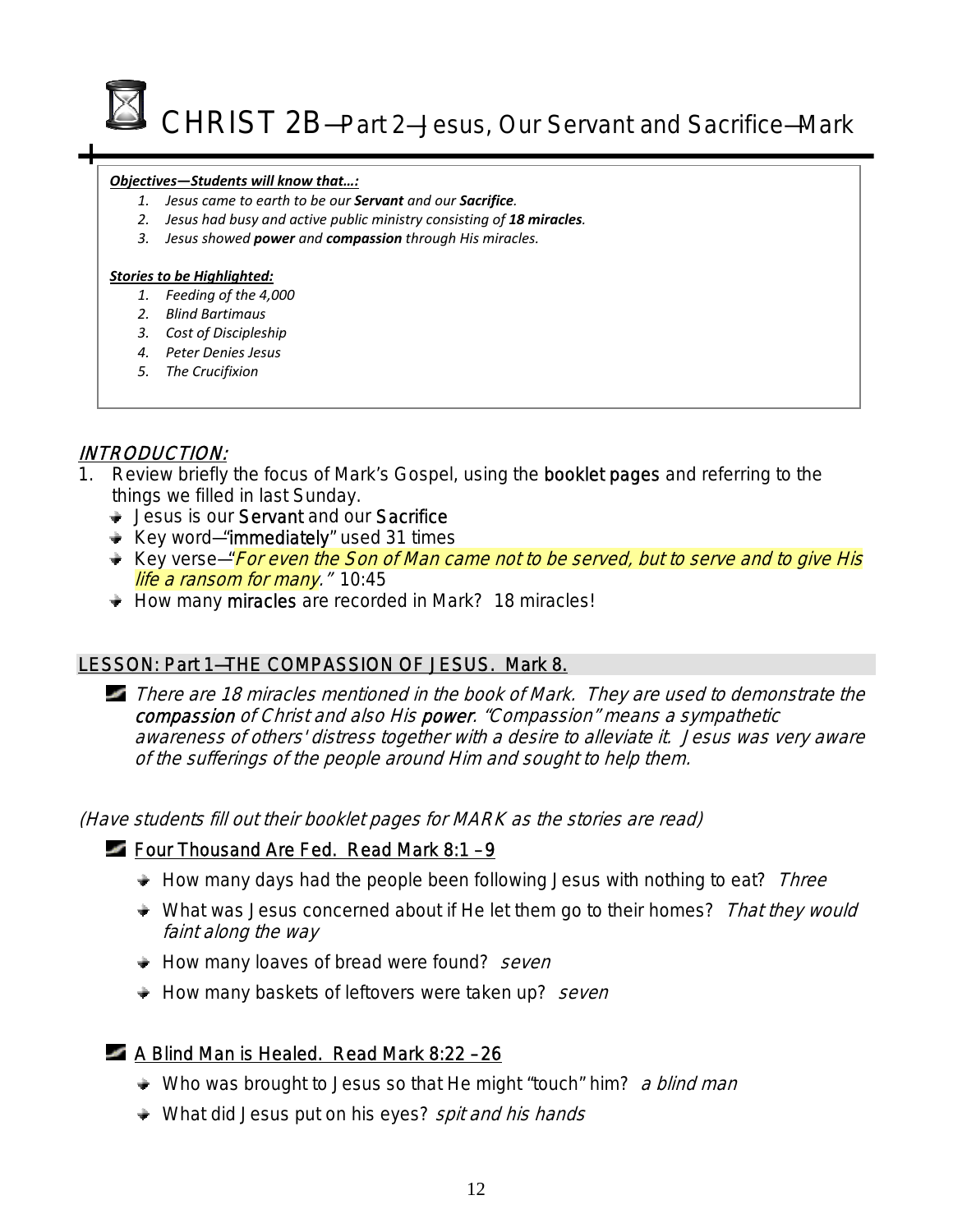- What did the man see first? "men walking like trees"
- Then what did Jesus put on his eyes? His hands again

## LESSON: PART 2-THE COST OF DISCIPLESHIP. Mark 8:34 - 38.

- Fill in the blank: *"Whoever desires to come after Me, let him deny himself and take up his* cross, and follow Me."
	- What did Jesus mean by "Take up his cross"? That the life of a disciple would not be an easy one. Jesus, himself died on a cross.
	- According to verse 35, what is the cost of being a disciple of Jesus? Our liveseverything we have.

## LESSON: PART 3—PETER DENIES KNOWING JESUS. Mark 14:26 – 31; 66 – 72.

- 1. Read the first part of the story. Review 14:28 31 where all the disciples including Peter vowed not to deny Jesus even if they had to die.
- 2. Read verses 66 72. Why do you think Peter denied knowing Jesus? Was he afraid?
- 3. How do you think he felt after doing this? How would you feel if you denied knowing who Jesus was? The scriptures tell us that Peter went out and wept bitterly.
- 4. This is not the end of this story as we will see in just a moment.

## LESSON: PART 4—JESUS IS CRUCIFIED. Mark 15:1 – 41.

- 1. Read 15:1 5. Jesus is put on trial before Pilate, the Roman governor.
- 2. Read 15:6 14. A prisoner was always released for the Feast of Passover. There was a criminal named Barabbas that was in prison at this time. Pilate was convinced that the people would want him to release Jesus instead of Barabbas, but they wanted Jesus instead!
- 3. Read 15:15 20.
	- ♦ Verse 17--What clothes did the soldiers put on Jesus in order to mock Him? Why do you think they put "purple" on him and a crown made out of thorns?
	- **→ Verse 22--**What was the name of the place where Jesus was crucified? Golgotha; means "skull." The area was shaped like a skull.
	- **→ Verse 27--**Who was crucified along with Jesus? two robbers
	- Verses 33 37--At what hour did Jesus die? Ninth—3:00 p.m.
	- **→ Verse 38--**What was torn in two from top to bottom when Jesus died? The veil of the temple
	- **→ Verse 39--**Who was the man who said "Truly this man was the Son of God!"?

## How did Jesus become "our sacrifice?" He was sacrificed (put to death) for our sins. He became the lamb that was the substitute sacrifice for our own sins. He had no sins, and therefore became the "perfect" sacrifice. None other will ever be required!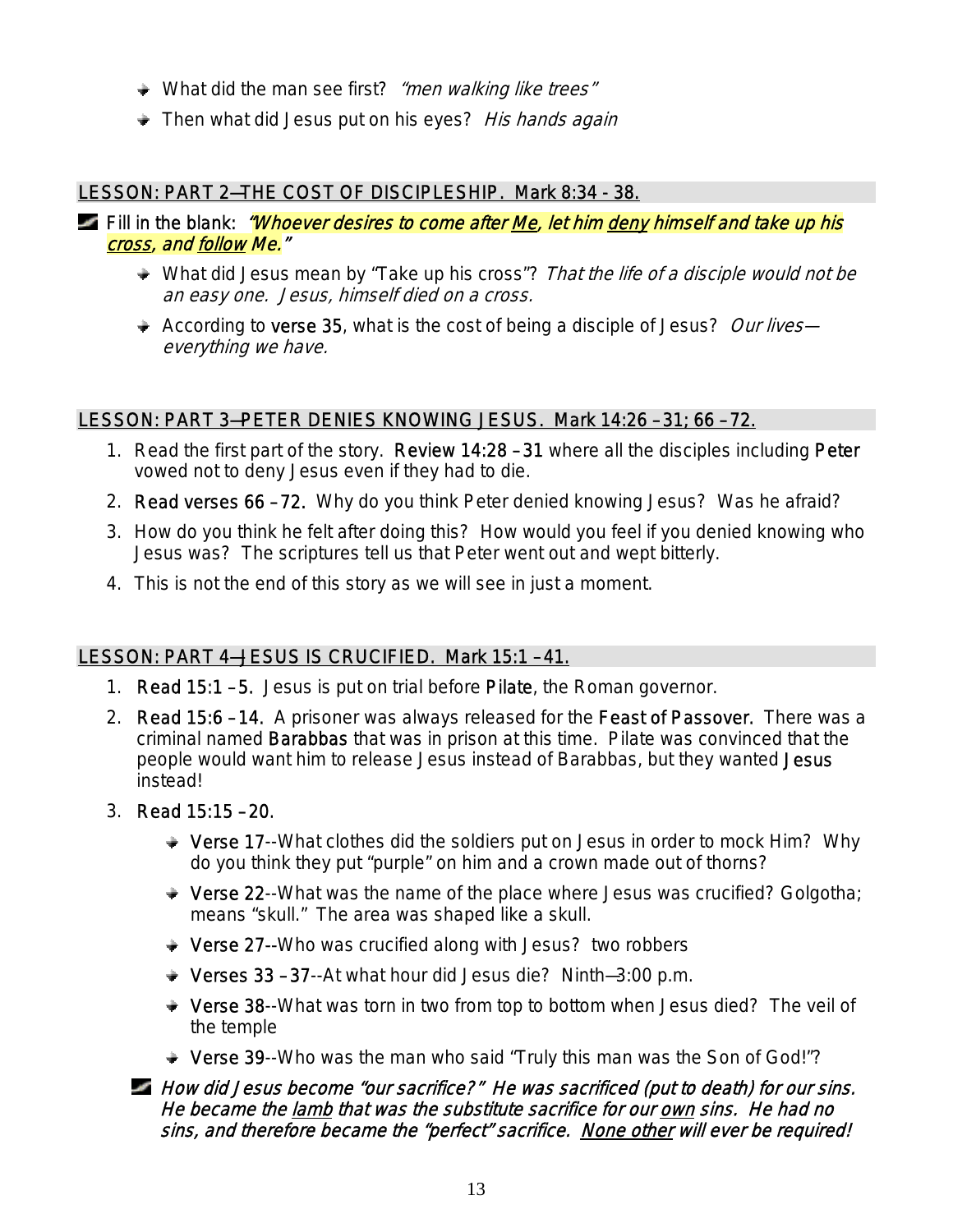## LESSON: PART 5-A FAVORITE VERSE! Mark 16:7

- 1. Read Mark 16:7. Only in the book of Mark is this verse written this way ("and Peter").
- 2. Jesus wanted Peter to know that he was forgiven and to not be discouraged by his former sin, but to repent and go on.
	- Jesus gave Peter a second chance just like He does with us. Isn't it wonderful that we have such a forgiving Savior such as Jesus?
	- **Peter was encouraged to go on and be a better man because Jesus forgave his sin.**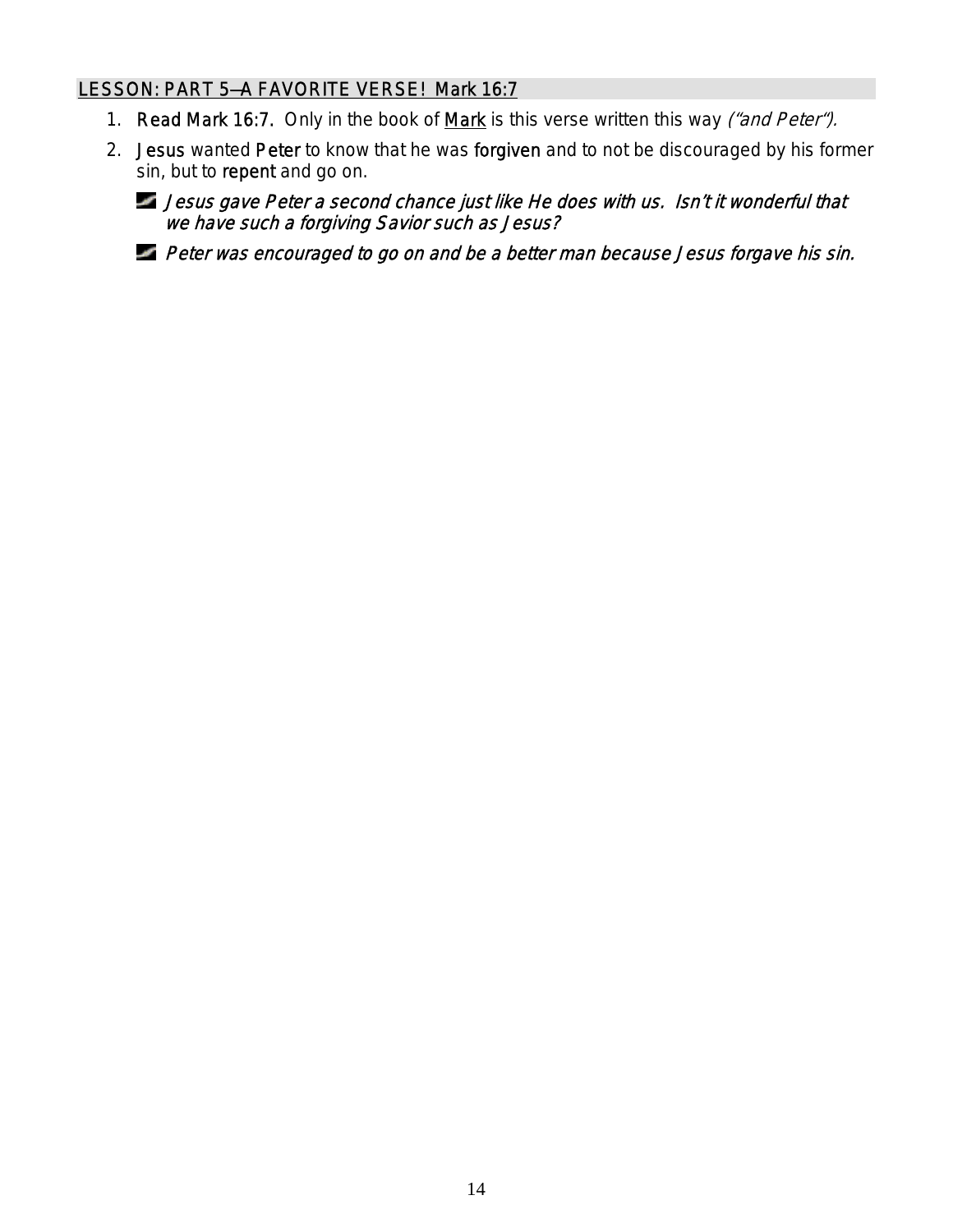

#### *Objectives—Students will know that…*

- *1. In the book of Luke, Jesus is portrayed as "The Perfect Son of Man."*
- *2. Jesus came to "seek and save the lost."*
- *3. Jesus came to call sinners to repentance.*

#### *Stories to be Highlighted:*

- *1. Jesus Grows Up*
- *2. The Temptation of Christ (Luke 4)*
- *3. Jesus Heals the Leper (Luke 5)*
- *4. Jesus Eats with Sinners (Luke 5)*

## Introduction:

- 1. Using the Student Booklet pages, review very briefly the things we have learned so far about Jesus from Matthew and Mark.
- 2. Who is Luke?
	- $\rightarrow$  Luke was a Gentile Christian that we read about in the book of Acts. He was a traveling companion of **Paul** on his second missionary journey, and also a Christian worker who helped to establish young churches.
	- $\rightarrow$  He was physician by trade. He was writing to a man named Theophilus.
	- The Book of Acts is volume two of this set of two books---Luke and Acts. Theophilus was also a gentile. It is thought that perhaps **Paul** gave Luke much of his material about Jesus.

## LESSON: PART 1—JESUS IS THE PERFECT SON OF MAN

- 1. Jesus was not only divine, but also human. He was perfectly human; the only human to ever be perfect. The Greeks were always searching to become perfect. Can man ever be perfect without God?
- 2. Luke, in his gospel, writes to show us that Jesus was perfect and that He was the Son of Man. In fact, the words "Son of Man" are the key words in Luke. This phrase is used 25 times by Luke!

## Using the Student Booklet pages…

- Read 2:40, then fill in the blank: "And the child grew and became strong in spirit, filled with wisdom and the grace of God was upon Him."
- Read 2:52, then fill in the blank: "And Jesus increased in wisdom and stature and in favor with God and men."
- 3. Read 3:21 22. Jesus' Baptism. As our best and greatest example, Jesus was baptized by John the Baptist to fulfill all righteousness and to be pleasing to God. At this moment Jesus received "Sonship" and God set Him apart to begin a dedicated life of service. His baptism was a public statement of His commitment to God. This was also an act of humility and submission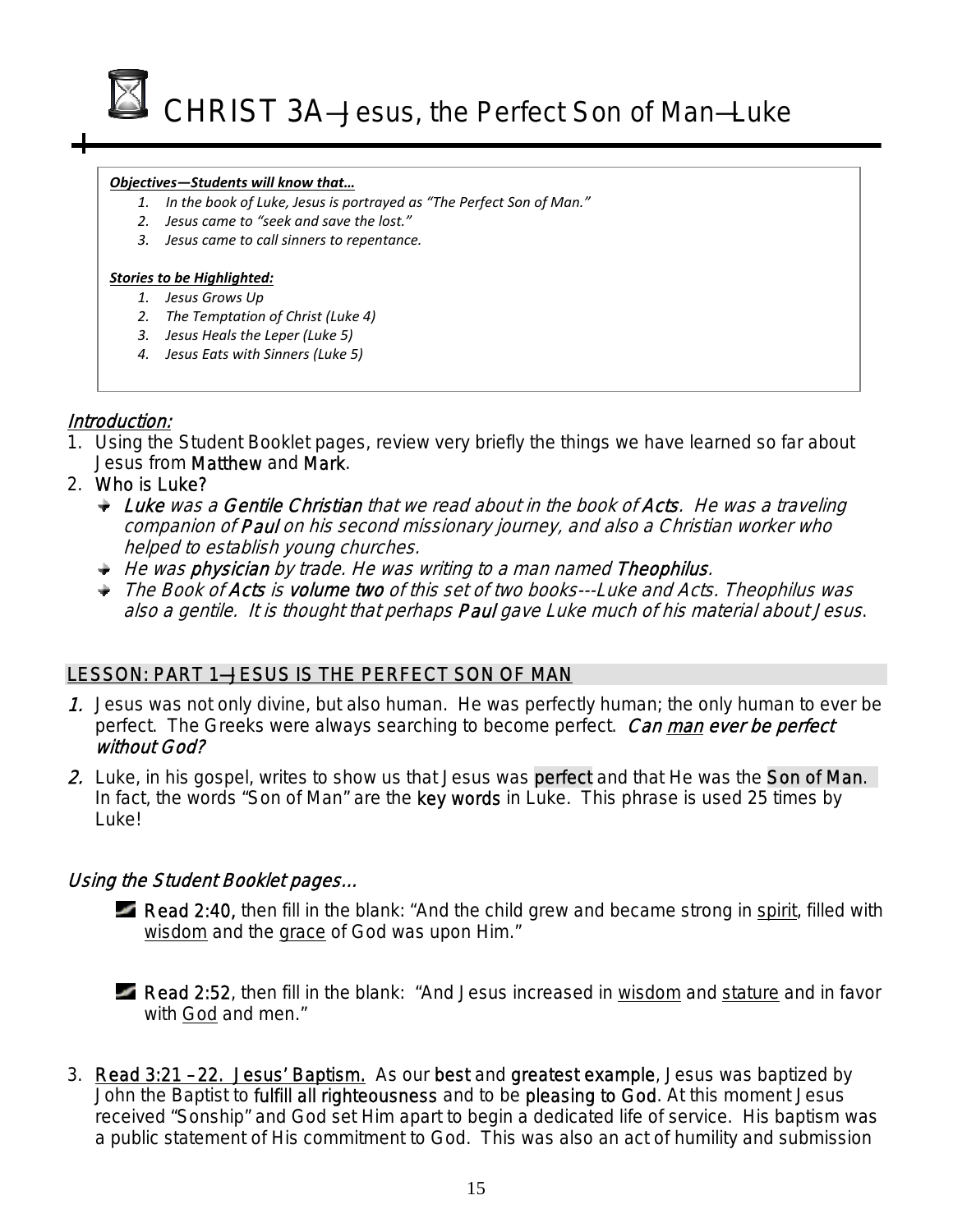on the part of Jesus. This act was an example to us of obedient faith, of burial and resurrection. It was also a visualization of an "old and new" theme (an end to the old, and a beginning of the new). It was also an answer of a good conscience.

## Those who refuse to be baptized set themselves above Jesus, the Son of God.

## 4. Read 4:1 – 13. Jesus is Tempted by the Devil.

- $\rightarrow$  The Devil tried every temptation on Jesus, but He resisted. He was perfect and did not sin.
- $\rightarrow$  Did you see that Jesus used scriptures from the OT that He had memorized to resist Satan? Isn't that a great example for us?
- $\rightarrow$  Notice that Satan departed from Him until an opportune time. The Devil was not through with Jesus yet! Also, is there any sin that we are tempted with that Jesus did not experience? No, in all ways He was tempted as we are, yet without sin.
- Luke wanted his readers to know that Jesus was the Son of God and lived a perfect life without sin, even though He experienced all the trials and temptations that we do even today!

## LESSON: PART 2—JESUS CAME TO CALL SINNERS TO REPENTANCE.

- 1. Jesus understands all of our sorrows, sadness, and weaknesses. He knows what it is like to live on this earth. He could see the outcasts of society, He could see the hearts of everyone, sinners and righteous alike.
- 2. Read 5:12 15. Jesus Heals the Leper.
	- $\div$  Leprosy was a terrible disease that was greatly feared in those days. Lepers were to be cast out of public places, they were not to be touched---even their clothes were not to be touched!
	- $\rightarrow$  They were to call out "unclean--unclean!" wherever they went so that people would know to avoid them.
	- Notice that Jesus **touched** the man. He was willing to cleanse the leper---and not only this leper, but others as well.
	- When we are covered with sin, we are like the leper and his skin. We are unclean spiritually, and will eventually die spiritually. But Jesus can cleanse us with His precious blood, and we are completely healed from the terrible disease of sin.

Jesus was willing to "touch" the leper so that he could be well. Even though we are covered with sin, Jesus is not disgusted or shocked by us. He wants very much for us to be "healed." We can always go to Jesus for spiritual healing!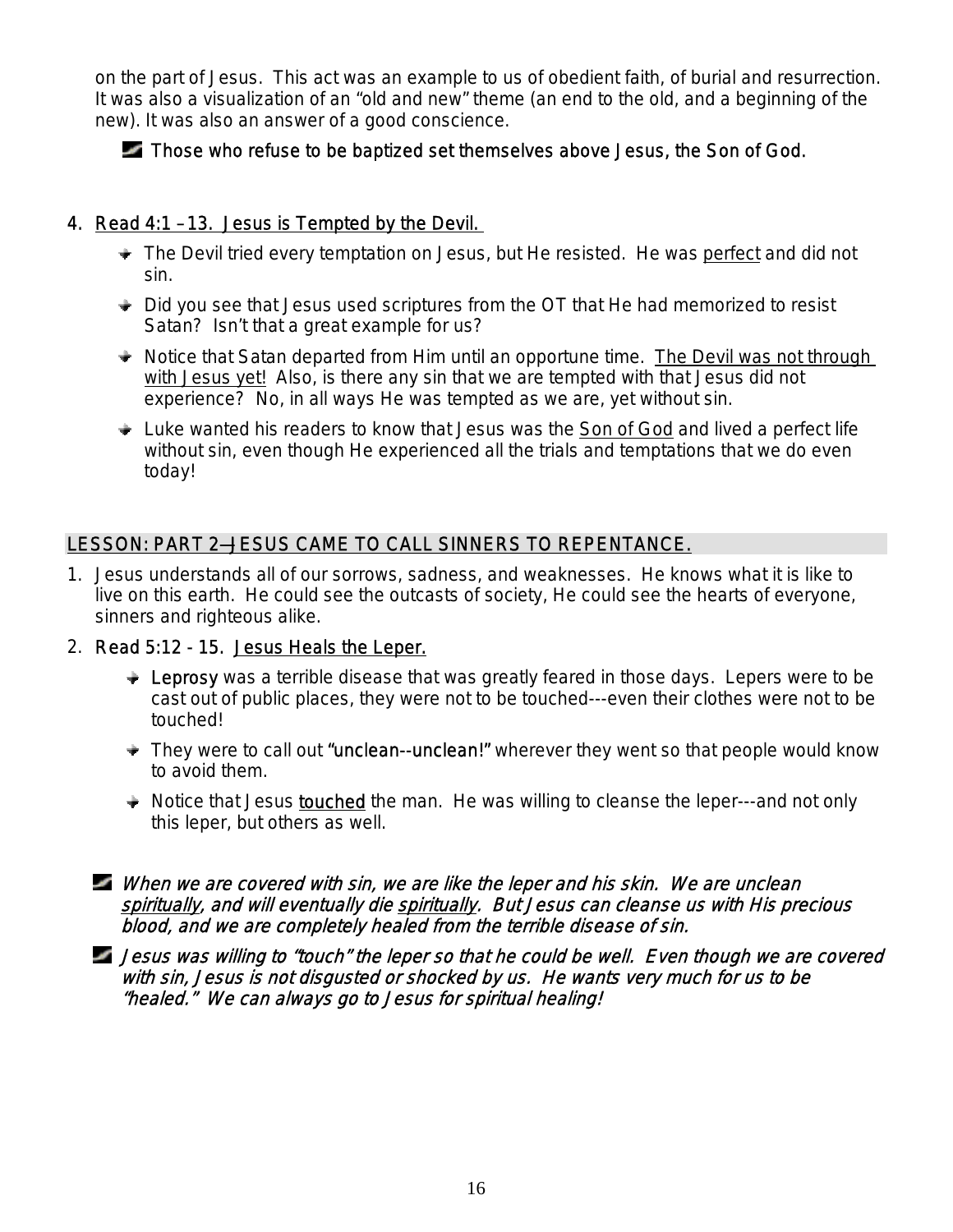## LESSON: PART 3—JESUS EATS WITH SINNERS.

- 1. Read 5:27. Tax Collectors in those days often cheated people by collecting more than was required by the government and keeping the rest for themselves.
- 2. Notice that Matthew, or "Levi" got up immediately and left everything to follow Jesus. He later became one of His 12 disciples! Imagine! A tax collector who became an apostle!
- 3. At the banquet that Levi held for Jesus in which there were many tax collectors, Jesus was criticized by the Pharisees and teachers of the law for eating with sinners.



Jesus was very interested in finding people who were lost. They really needed Him! Jesus is still hoping to find sinners even today so that they can be saved.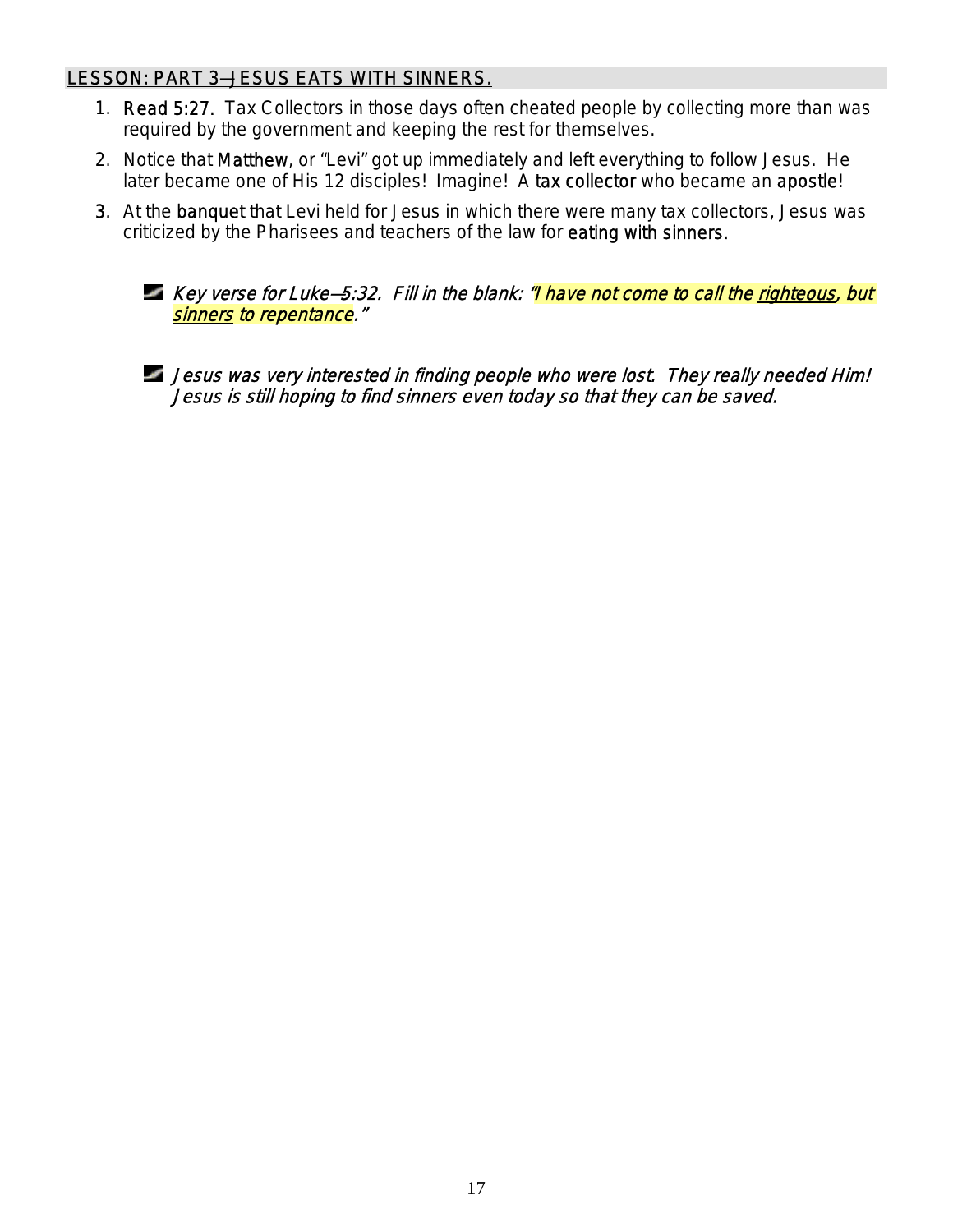CHRIST 3B—Jesus Came to Seek and Save that which was Lost—Luke

Ī

#### *Objectives—Students will know that…:*

- *1. In the book of Luke, Jesus is portrayed as "The Perfect Son of Man."*
- *2. Jesus came to "seek and save the lost."*
- *3. Jesus came to call sinners to repentance.*

#### *Stories to be highlighted:*

- *1. Jesus Meets Zacchaeus (19)*
- *2. The Lost Sheep (15)*
- *3. The Lost Coin (15)*
- *4. The Lost Son (15)*

## Pre-Session:

Review the things we have learned so far about Jesus in the three gospels:

- $\bullet$  Matthew–Jesus is the Promised Messiah and our King
- **★ Mark**–Jesus is a Servant and our Sacrifice
- Luke—Jesus is the Perfect Son of Man

NOTE TO TEACHERS: We have 2 sets of index cards (for two teams) that include information from the gospels we have studied that the students can match up in their teams to have a fun review. You might want to do the same.

## LESSON: PART 1—JESUS CAME TO SEEK AND SAVE THE LOST. ZACCHAEUS.

- 1. Read Luke 19:1 10. Remember, in our last lesson we learned that tax collectors in that time were hated by the people because they cheated them out of their money and kept it for themselves. Zacchaeus was a "Chief Tax Collector." This means that he was looked down upon all the more!
- 2. Zacchaeus is like us---we are sinners, just like he was. We are lost without Jesus, just as he was.
- 3. The words, "sins", "sinners", and "sinful" are used 26 times in the book of Luke!
- المحاور Key verse: 19:10. Fill in the blank: "For the Son of Man has come to seek and to save that which was lost."
- Jesus was always concerned with those who were lost. We today must not turn away from people who we think are very sinful—these are the ones who need Jesus the most!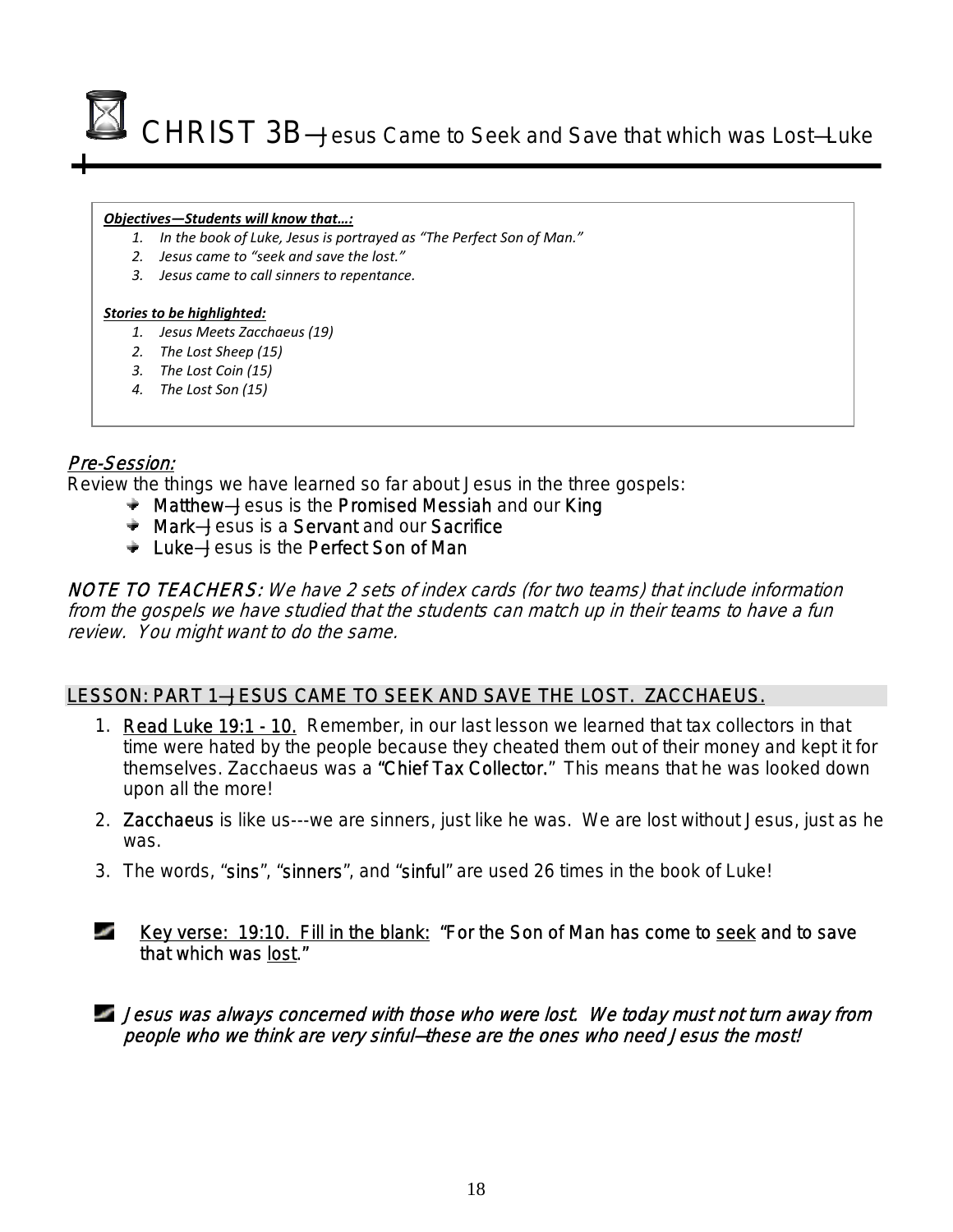## LESSON: PART 2—THE "LOST" PARABLES. CHAPTER 15.

## **1.** Read 15:1 - 8. "The Lost Sheep."

- $\div$  Jesus cares about each one of us (each sinner), just like the shepherd cares about his sheep, even if he has 100!
- $\bullet$  Jesus is concerned about the one soul that is lost---He has come to this earth to save that one soul. Jesus is looking for lost people.

## **2.** Read 15:8 - 10. "The Lost Coin."

- $*$  Women were given necklaces made of precious coins in those days as part of their dowry when they married.
- $\div$  This woman had lost one coin out of that necklace. Even though it was small, it was very valuable because of the sentimental nature of the necklace. Also, the necklace is incomplete without the coin that is lost.

## Each one of us has great value to Jesus! There is incompleteness when one of us is lost. Look at the trouble the woman went to in order to find that coin. Jesus will work just as diligently to make sure we are not lost!

## **3.** Read 15:11 - 32. "The Lost Son."

- $\div$  The son was headstrong and willful--he wanted his own way and to go out on his own, even though he was not wise.
- $\div$  He wasted his inheritance and did not live wisely or Godly.
- $\bullet$  The father was looking for the son from a far way off. The father was compassionate and forgiving, and ready to restore the son to his former state.
- **The older brother** was not so forgiving or compassionate–he seemed jealous!
- The younger son asked for forgiveness and told his father that he was willing to be only a servant in his father's household.
- $\bullet$  In his sinful life, the son was dead, as we are dead in our sins without Jesus.
- $\triangleq$  Once he came home, he was alive and found, just as we become alive when we come to Jesus. We are dead in sin before/alive in Christ after cleansing from baptism. Romans 6.

## In this story, the FATHER represents God, the YOUNGER SON represents sinners and the OLDER BROTHER represents those who are righteous.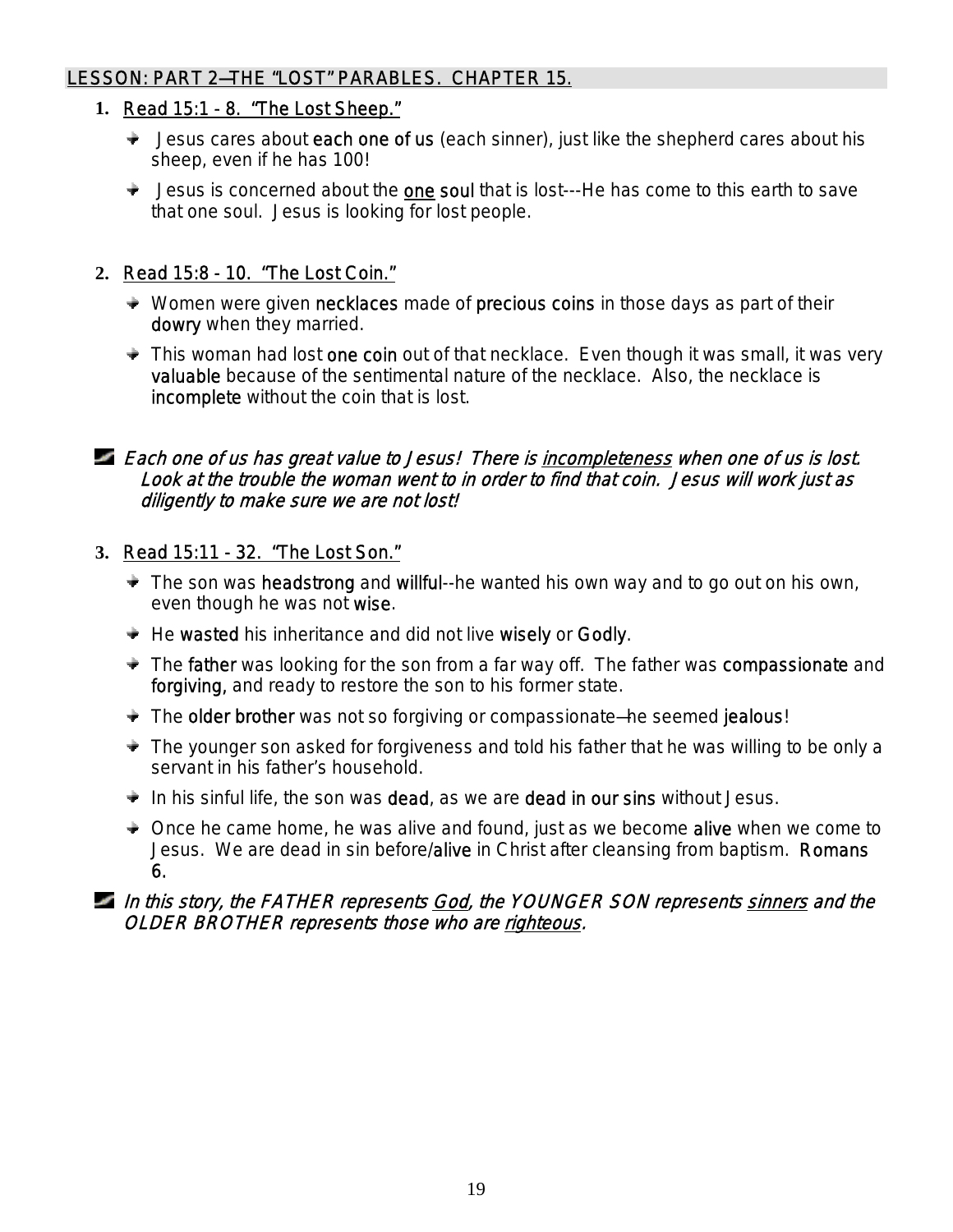## THINGS TO LEARN FROM THESE "LOST" PARABLES:

I want you to remember these parables and keep them tucked into your hearts so that you won't forget them ever.

- 1. There may come a time in your life when you will feel lost, like the younger son when he was in the pigpen. I want you to remember that you may return to God at any time and He is ready to forgive you if you repent.
- 2. Just like the father in the story of the lost son, God will be looking for you and waiting for you to come home to Him!
- 3. Never believe that you can't return to God! God wants men everywhere to turn to Him because He loves them very much and wants all people to be saved.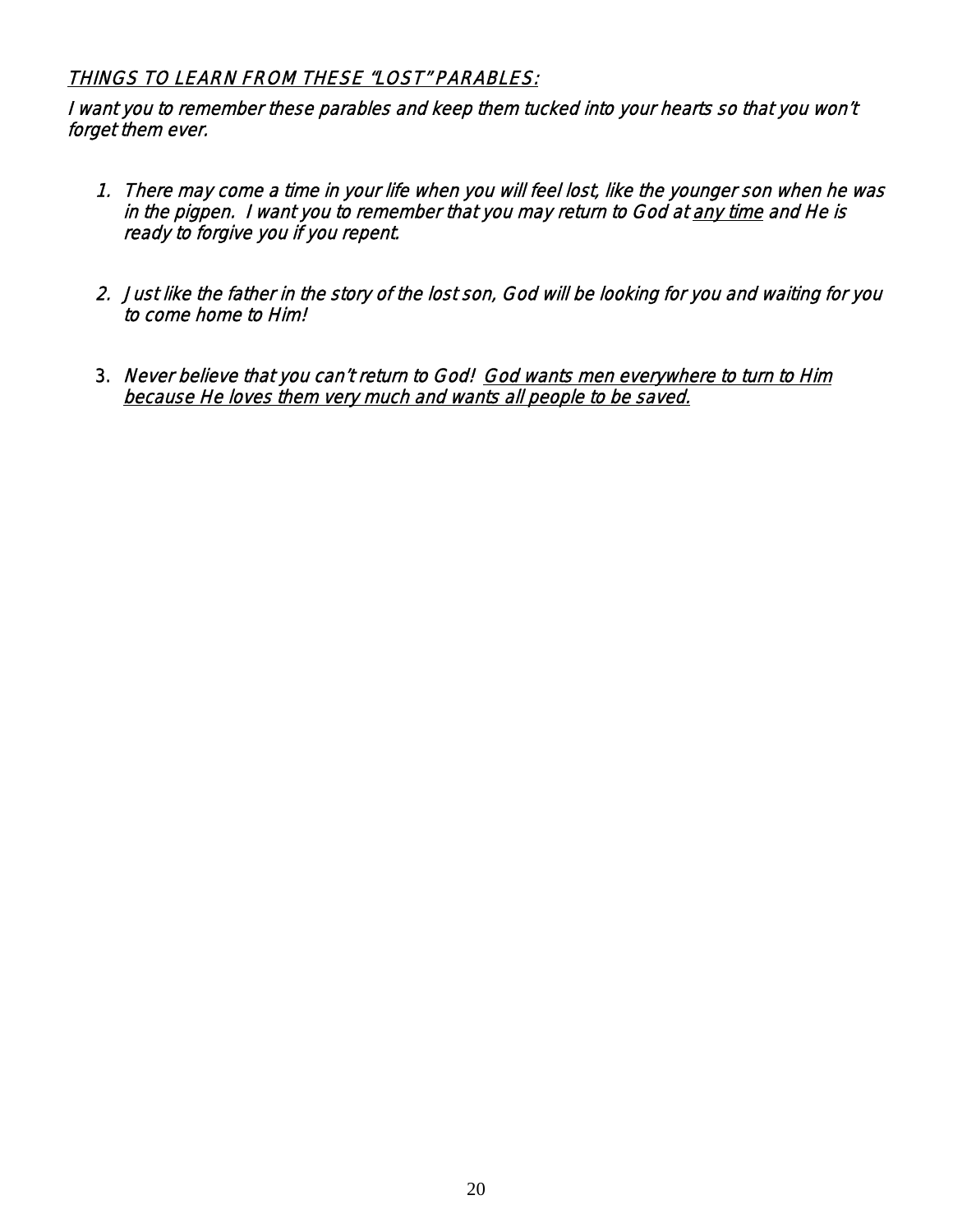CHRIST 4A—Jesus is the "Word;" the Seven Miracles—John

#### *Objectives—Students will know that…:*

- *1. In the book of John, Jesus is portrayed as "Christ, the Son of the Living God."*
- *2. Jesus is "The Word" that was with God in the beginning.*
- *3. Jesus' power is shown through seven different miracles in the book of John*

#### *Stories to Be Highlighted:*

*Jesus the Word Jesus and Nicodemus The Power of Christ as Seen in the 7 Miracles*

## Introduction:

- 1. Who is John? John was one of the 12 Apostles. He was the brother of James. His father and mother were Zebedee and Salome. They were fishermen by trade and Galilean. He is called "the disciple whom Jesus loved" and one of the last surviving witnesses of the Lord. He also wrote 1, 2 and 3 John and Revelation. When he was old, he was exiled for a while to the Isle of Patmos (Rev. 1:9). This gospel book was written later than the other gospels and contains many different stories than the others.
- 2. The key word is "believe." It occurs 60 times in the book of John!
- 3. The key verse is John 20:31. Read beginning with vs. 30:
	- "And truly Jesus did many other signs in the presence of His disciples, which are not written in this book; but these are written that you may believe that Jesus is the Christ, the Son of God, and that believing you may have life in His name."

## LESSON: PART 1—JESUS IS THE "WORD." John 1

- 1. Read John 1:1 5. Let's list some things that this passage says about Jesus:
	- $\div$  He was with God in the beginning.
	- All things were made through Him.
	- $\div$  He is described as "life; light of men; the light that shines in the darkness."
	- $\div$  He is "the Word" and the "Word" is God.
- 2. Read John 1:9 14. Other things we can learn about Jesus:
	- $\div$  He is the true light
	- $\div$  The world did not know Him
	- $\div$  His own did not receive Him.
	- **Those who have received Him have been given the right to become children of God--**those who believe in His name.
	- $\rightarrow$  The Word became flesh. He was full of grace and truth.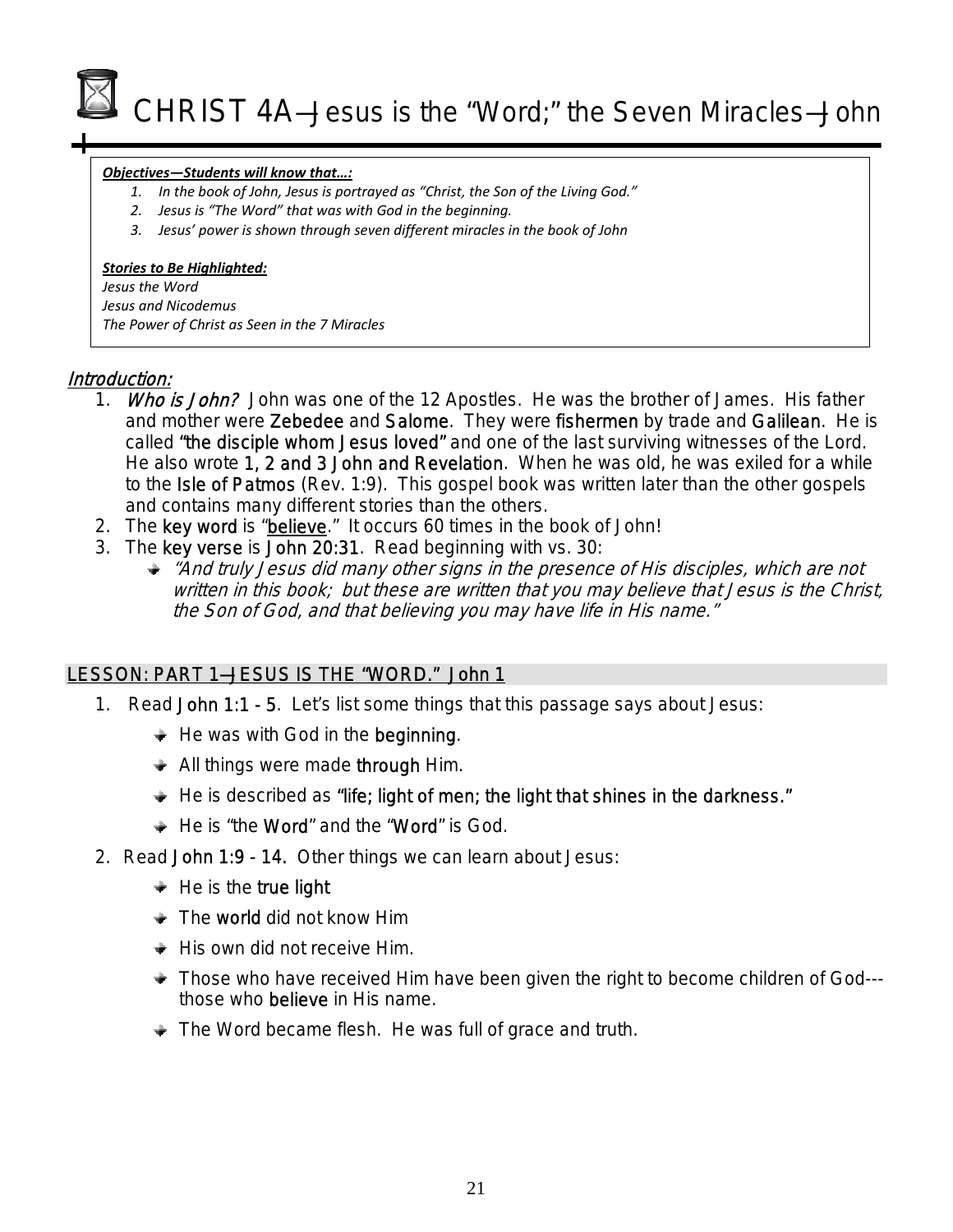## LESSON: PART 2—JESUS TALKS TO NICODEMUS. John 3

- 1. Nicodemus was a Pharisee who came to talk to Jesus secretly at night. He seemed to be genuinely interested in what Jesus had to say.
- 2. Read 3:3. Jesus told him that to enter the kingdom of God one must be "born again."
- 3. Verse 4. Nicodemus was confused. How can a man be born again?
- 4. Verse 5. Jesus explained that we must be born of the "water and the Spirit."

Jesus is saying that we must be baptized in water; but not only that, the Holy Spirit must also come into our lives to give us spiritual transformation. We must be spiritual people in God's kingdom. This was a new idea to most Jewish people.

- 5. Read John 3:16 20.
	- God loved the world so much that He sent His Son Jesus to save it. In verses 19 and 20 it says that men preferred darkness rather than light. What does "darkness" mean? What does "light" mean in these verses? Jesus says that many people will reject the gift of God's Son because they prefer a sinful life to a Godly life.

## LESSON: PART 3—THE POWER OF CHRIST SEEN IN THE SEVEN MIRACLES.

- **John carefully selected 7 miracles** out of the many that Jesus performed in order to persuade his readers to believe in Jesus. Each one of these represents life-changing results of belief in Jesus:
- **1. Water into Wine (John 2:1 10).** The wine that Jesus made from the water was far superior to the wine that was served by the steward beforehand. When Jesus came to earth and established the church, the *Law of Moses* was replaced with the *grace of God.* "Grace" is a gift from God (salvation by Christ) that we did not deserve.
	- $\rightarrow$  This miracle shows us that Jesus had power over QUALITY.
- **2.** Healing of Nobleman's Son (John 4:46 53). This miracle shows us that faith in Jesus produces spiritual wellness and restoration. The nobleman believed Jesus would heal his son without His being there. The son was healed, just like we are healed when we are baptized into Christ. We must also have faith in Christ to be spiritually well.
	- This miracle shows us that Jesus had power over DISTANCE.
- **3. Healing of the Paralytic (John 5:1 9).** In Jesus, weakness is replaced by strength. Before we were "in Christ" we were lame because of our sins. When we put on Christ, we become strong. Belief in the gospel message of Jesus brings spiritual restoration.
	- This miracle shows us that Jesus had power over PHYSICAL INFIRMITY.
- **4. Feeding the Multitude (John 6:1 14).** Jesus satisfies spiritual hunger. Discuss what "spiritual hunger" might be. We will talk later about Jesus being the "bread of life." Introduce students to this concept. Discuss Deuteronomy 8:3--"Man shall not live by bread alone, but by every word of God."

## This miracle shows us that Jesus had power over QUANTITY.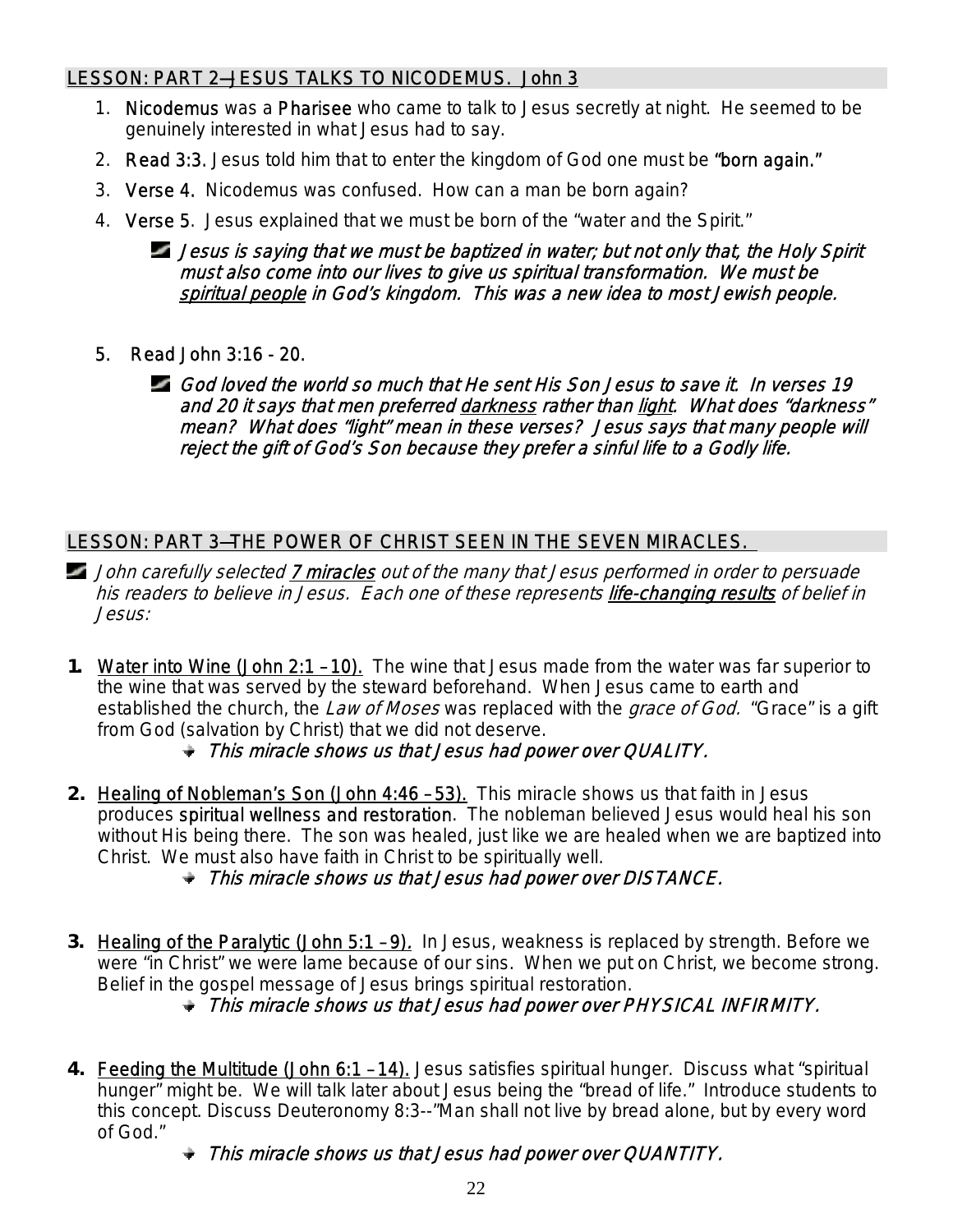- **5.** Walking On the Water (John 6:15 21). Jesus transforms fear to faith. We must not be afraid like Peter was, but believe that Jesus is who He says He is. And when we believe, fear no longer controls us.
	- $\rightarrow$  This miracle shows us that Jesus had power over NATURE.
- **6.** Sight to the Man Born Blind (John 9). People who are physically blind live in a dark world. All they see is darkness. People who are living in sin are living in spiritual darkness. Jesus overcomes this darkness brought on by sin and brings in light!
	- $\rightarrow$  This miracle shows us that Jesus had power over DARKNESS.
- **7.** Raising of Lazarus (John 11). Just as Jesus was able to grant life to Lazarus again, the gospel message brings people from life to death.
	- $\rightarrow$  This miracle shows us that Jesus had power over DEATH.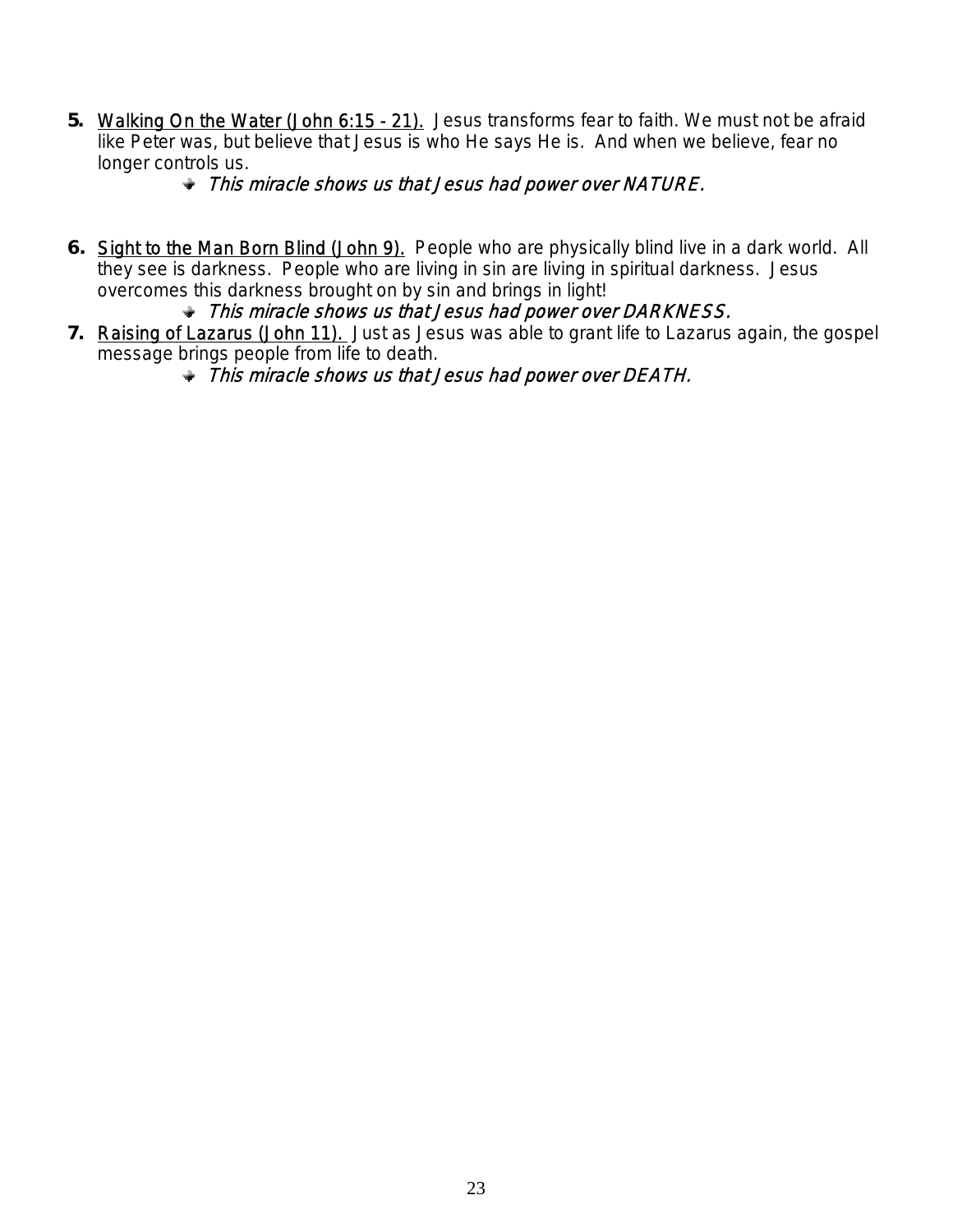

I

#### *Objectives—Students will know…:*

- *1. In the Gospel of John, Jesus is portrayed as "The Son of God."*
- *2. The Seven "I AM" statements of Jesus in the Gospel of John.*
- *3. Review the main ideas from each of the Gospel accounts of Jesus' life*

#### *Stories to be highlighted:*

- 1. *The Seven "I AM" Statements of Jesus*
- 2. *Review of other three Gospels*

### Introduction:

- 1. Review with the class the "Jesus is:" focuses from the four Gospels.
	- $\triangleleft$  Matthew–Jesus is our King; Jesus is the answer to all God's promises
	- Mark—Jesus is a servant; Jesus is our sacrifice
	- $\div$  Luke-Jesus is perfect; Jesus is the Son of Man
	- John--Jesus is the "word"; Jesus is the Son of God

2. Review the key words, phrases and verses that we learned during the last lesson from the Gospel of John:

- $\div$  Key Phrase---I AM. Is found in John 61 times!
- **★ Key Verse--John 20:31. "And truly Jesus did many other signs in the presence of** His disciples, which are not written in this book; but these are written that you may believe that Jesus is the Christ, the Son of God, and that believing you may have life in His name."
- $\div$  Key Word-"believe". Is found 60 times in the book of John.

**NOTE TO TEACHERS:** We usually play a game where we have two teams and we have cards with all the main ideas from each of the Gospels on index cards, plus information about each of the Gospel writers. The kids race to match them with the correct book or author. Example: Jesus is a servant = Mark; tax collector = Matthew

## LESSON: PART 1—THE SEVEN "I AM" STATEMENTS OF CHRIST

## 1. John 6:35. "I am the bread of life."

- 1. Read 6:30 35. Jesus told the people that He was the "bread of life" the day after He had fed the 5000. Notice that Jesus makes reference to the manna which the children of Israel ate during their wilderness years. God provided them with this bread (the only bread they had to live on) everyday without fail.
	- God has now provided us with "bread from heaven" which is Christ! He "gives life to the world." He has promised us that we will never thirst and never hunger. But He is talking about spiritual thirst and hunger. Just as bread nourishes and feeds our bodies, Jesus nourishes and feeds ours souls; and through Him, we can have everlasting life!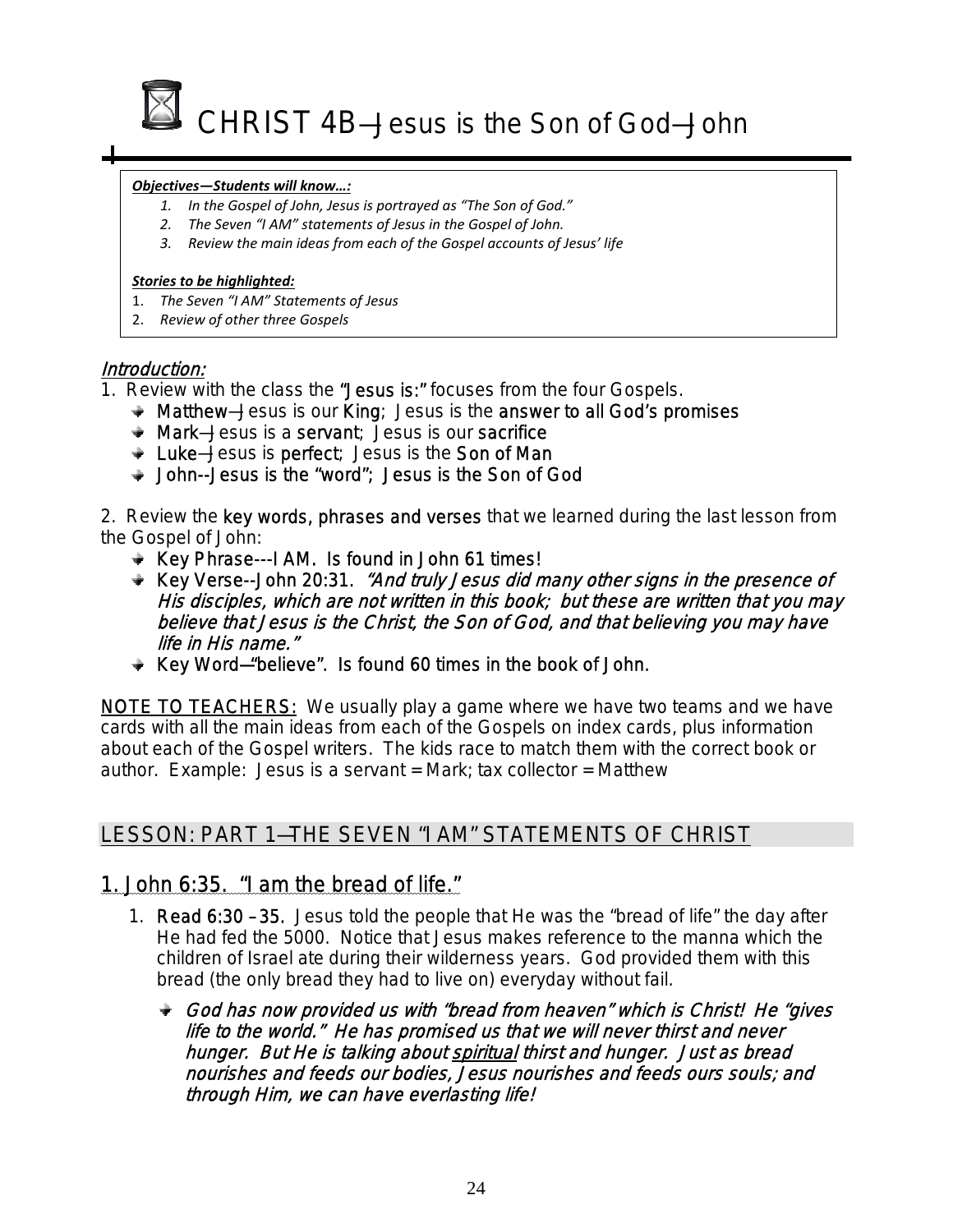## 2. John 8:12 and 9:5. "I am the light of the world."

- 1. Read 9:1 5. Jesus healed the man that was born blind. The disciples were confused. They thought that the man was blind because of some sin that he or his parents committed. But Jesus helped them to "see" that this provided an opportunity for God to show forth His power.
- 2. The Pharisees threw the blind man who had been healed by Jesus out of the synagogue because Jesus had healed him on the Sabbath. The man believed that Jesus was a prophet, but they did not agree with him. Read 9:35 – 41. The Pharisees were "blind" in the way that the world is spiritually blind and cannot "see" that Jesus is truly the Son of God.
	- $\rightarrow$  Jesus is the light that shines in this dark world of sin. His life and teachings show us who believe the way out of this spiritual darkness. Sadly, many people of the world today are "blind" to the truth of the Gospel message. And just like the Pharisees, they refuse to see the salvation that Jesus brings. Belief in Jesus helps us to "see" the truth in the words of the Bible and the blessings that God has blessed us with through Jesus.

## 3. John 10:7, 9. "I am the door."

- 1. Read 10:1 10. Jesus is using the example of sheep going in and out of their pens. He said to His disciples that He was like the door or gate that the sheep went in and out of to escape dangers from those who would harm them, and by which they could find pasture to feed upon.
	- Jesus is the only way (door) into spiritual salvation. Jesus gives abundant life to His followers if they go through the "door" that He has provided into His church. Only in the church is safety or salvation found.

## 4. John 10:11, 14. "I am the good shepherd."

- 1. Read 10:11 16. Jesus cares for us like a shepherd cares for his sheep. He laid down His life for us just like a shepherd would for his sheep.
	- No one else can provide for us like Jesus can. His love and care for us is so great that He even died for us that we might be saved! Notice also, that Jesus mentions that there is another flock of sheep which He intends to bring into the fold. He is talking about the Gentiles, which will be offered salvation later.

## 5. John 11:25. "I am the resurrection and the life."

- 1. Read 11:20 27. Remind the students that Lazarus is dead now four days, and Jesus and His disciples have come to be with the family. Later on in this chapter, Jesus raises Lazarus from the dead!
	- Jesus assures Martha (and us) that even though our physical bodies will die one day, we will live on spiritually. Jesus Himself will rise from the dead soon after this story. Because He overcame death, we also will be raised to a "new life" if we believe.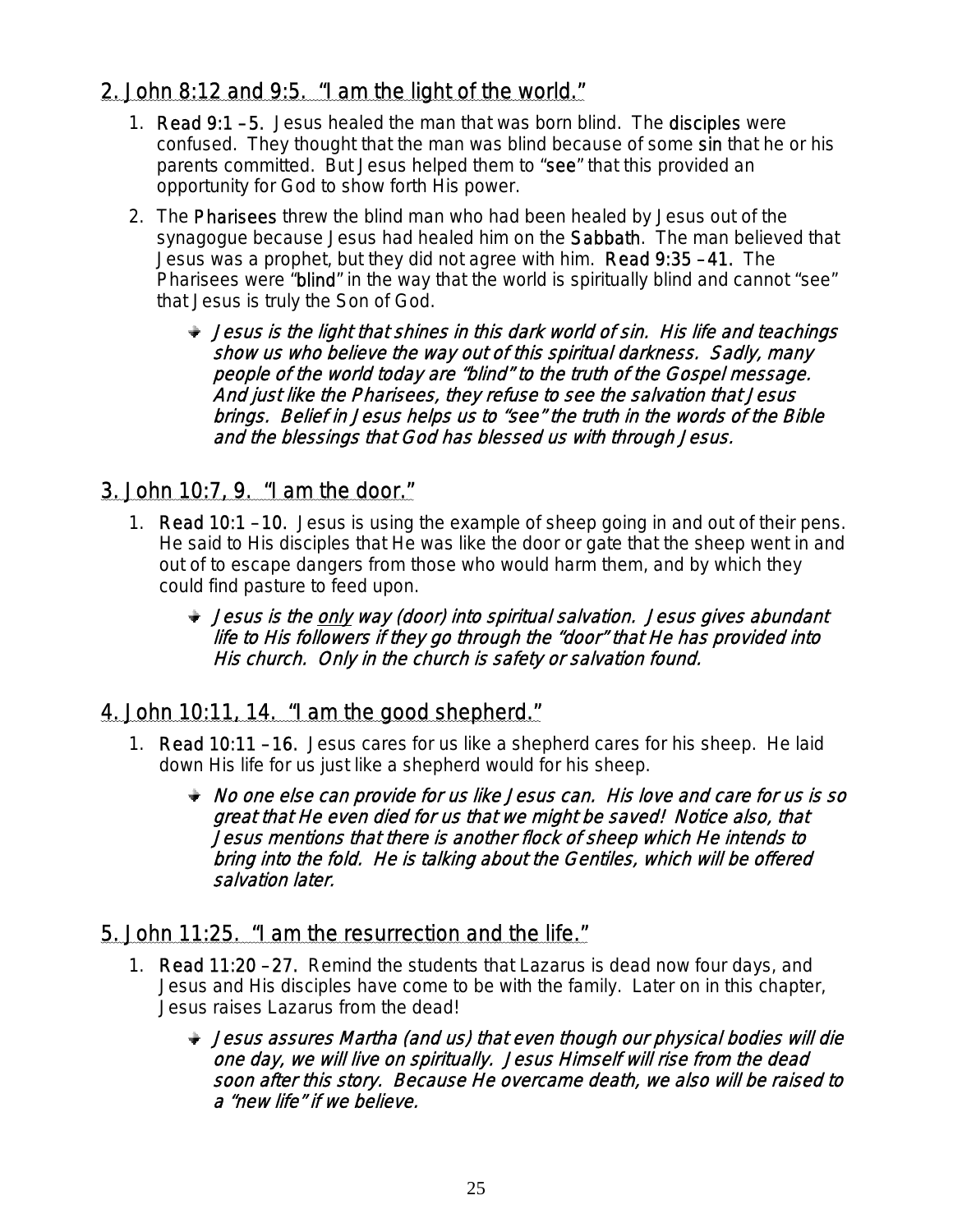## 6. John 14:6. "I am the way, the truth and the life."

- 1. In this chapter, Jesus is sharing His last meal with the disciples. He is trying to tell them that He will be going away. They are having a hard time understanding.
- 2. Read 14:1 7. Jesus is telling them that no one can know the Father or come to the Father except through Him.
	- Jesus tells His disciples clearly that He is the only way to the Father—the one way to salvation. There is salvation in no one else! In the world today, many people believe that there are numerous ways to be saved and to have eternal life. But Jesus tells us in this verse that His way is the ONLY way.

## 7. John 15:1 - 5. "I am the true vine."

- 1. Read 15:1 10. Jesus is using an illustration about grapevines and their branches and fruit. Branches must be attached to the central vine in order to produce grapes. A branch cannot make grapes or even live unless is attached to the living vine.
- 2. Notice that Jesus tells us that God is the vinedresser—the man who takes care of the plants.
	- $\rightarrow$  We must be connected to Jesus in order to live and in order to produce fruit. God (the vinedresser) requires that the branches (believers) bear fruit. If they do not, they will be taken away and burned.
	- By abiding in Jesus (being connected to His vine), we may live and have joy and experience His love. Part of bearing fruit for the Lord is obeying the commandments that He has given us (vs. 10).

**Who else called Himself "I AM"? God! (Exodus 3)** 

If there is time, play the 20 questions game to review what we have learned from studying the four gospels.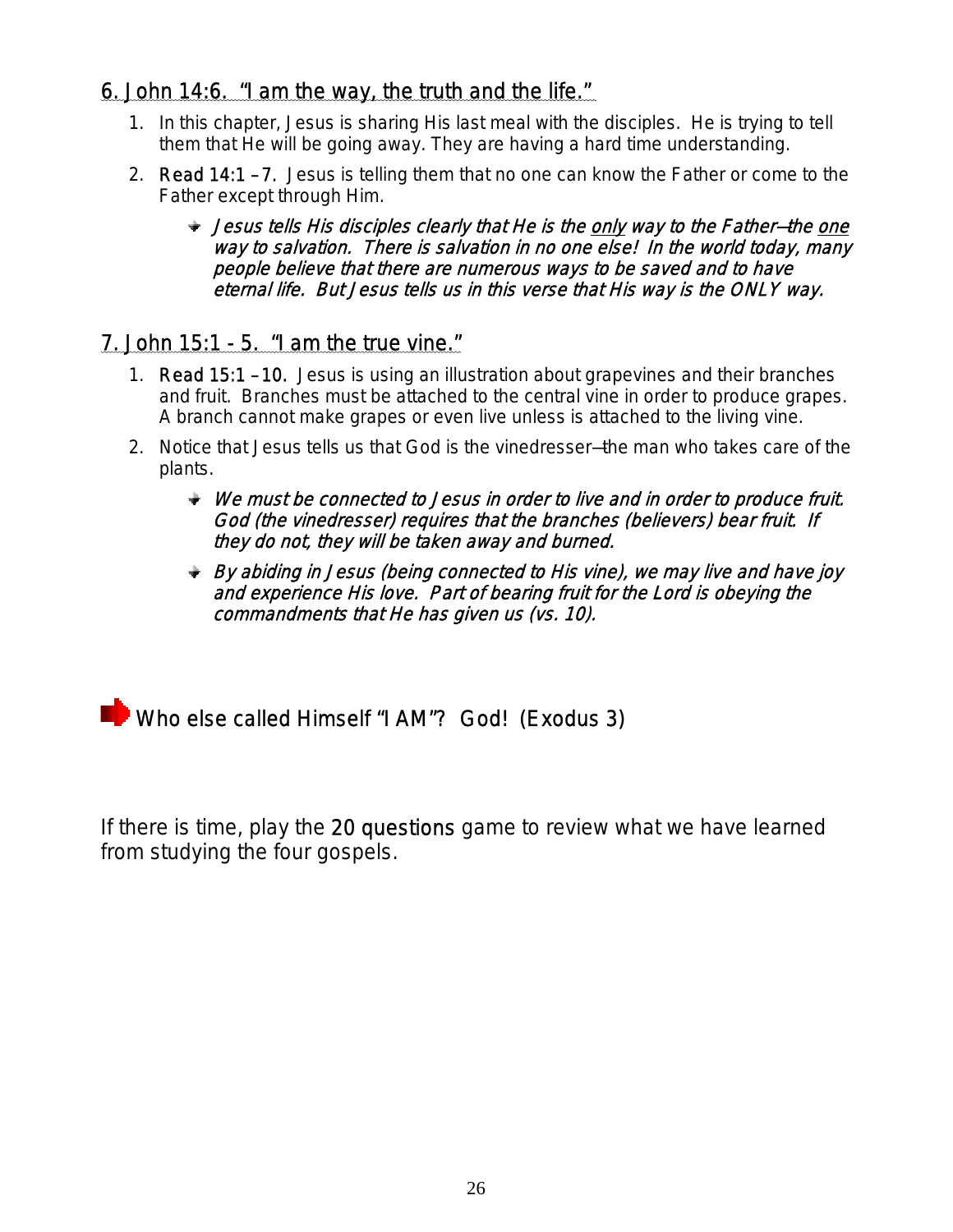

.<br>HRIST TIMELINE UNIT

# O QUESTIONS-CHRIST TIMELINE UNIT

- 1. In what Gospel is Jesus portrayed as a "King"? Matthew
- 2. In what Gospel is Jesus portrayed as a "Servant"? Mark
- 3. In what Gospel is Jesus portrayed as a "Perfect Man" or "The Son of Man"? Luke
- 4. In what Gospel is Jesus portrayed as "The Son of God"? John
- 5. Which two gospel writers were apostles? Matthew and John
- 6. In which gospel is the phrase, "that it might be fulfilled" repeated several times? Matthew
- 7. In which gospel is the phrase, "now it happened" repeated several times? Luke
- 8. In which gospel is the word "immediately" repeated several times? Mark
- 9. In which gospel is the word "believe" repeated several times? John
- 10.How much authority has Jesus been given in heaven and on earth? All (Matt. 28:18)
- 11.Fill in the blank: "I came not to be served, but \_\_\_\_\_\_\_\_\_\_\_\_\_\_\_\_\_\_\_\_\_\_." (to serve) Mark 10:45
- 12.Fill in the blank: "For the Son of Man came to seek and to save that which was

\_\_\_\_\_\_\_\_\_\_\_\_\_\_\_\_." (lost) Luke